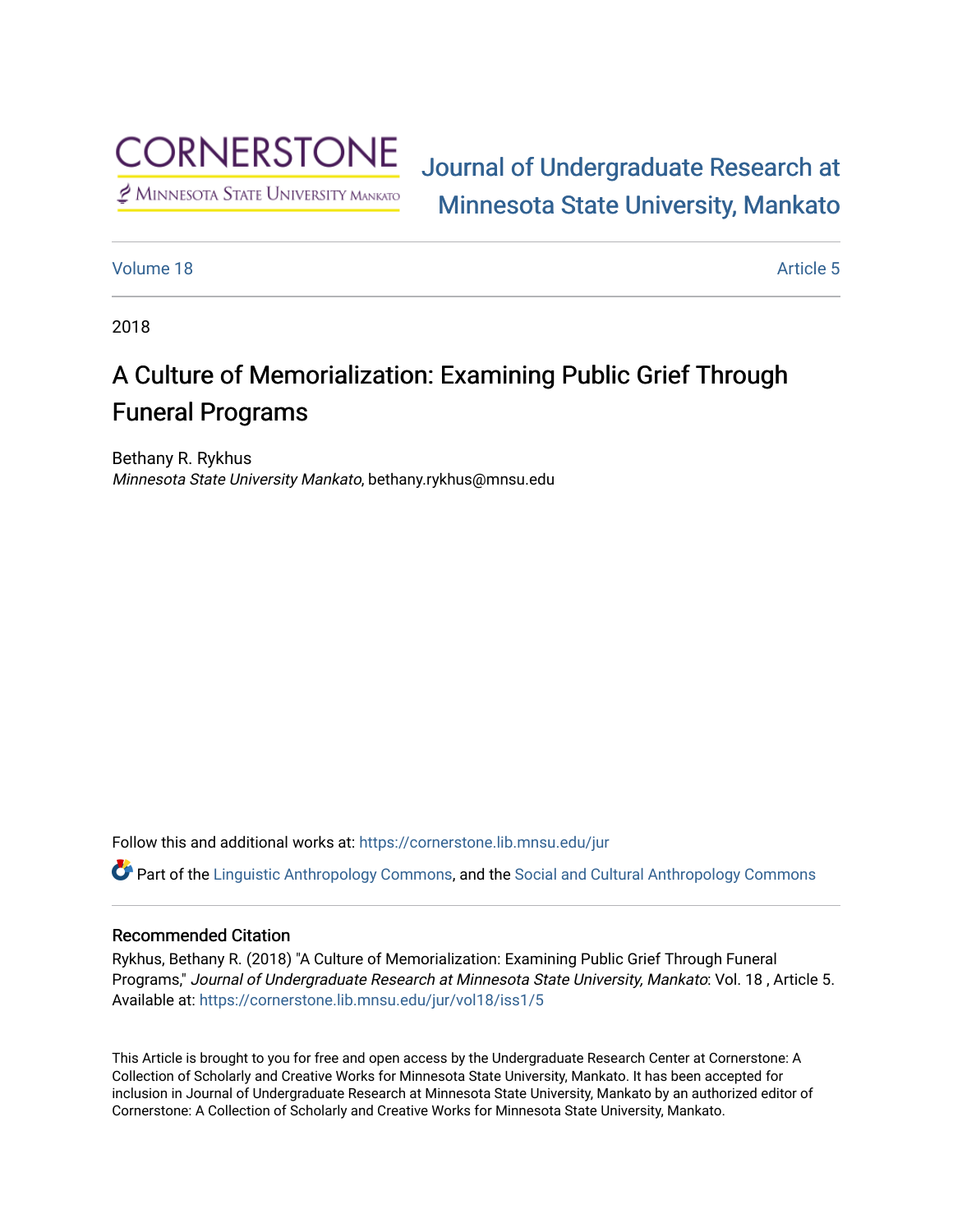### A Culture of Memorialization: Examining Public Grief Through Funeral Programs

Bethany Rykhus ANTH 475: Senior Thesis April 21, 2018

Abstract: Grief can be expressed in a vast number of ways, each unique to the person experiencing it. But are there wider trends in the manner in which this grief is displayed publicly? In this research, I examine a collection of Christian funeral programs in Blue Earth County spanning the 1960s to the 2010s. By examining the linguistic and symbolic features of these programs, I identify commonalities in the imagery, bible verses, poetry, or other tributes to the deceased and analyze them across several factors including specific genders, ages, and time periods. This examination reflects a larger culture of memorialization amongst local Christian mourners as they participate in the grieving process. Furthermore, it contributes to larger conversations of grief, mourning, memorialization, and religious ideologies in the Southern Minnesota area.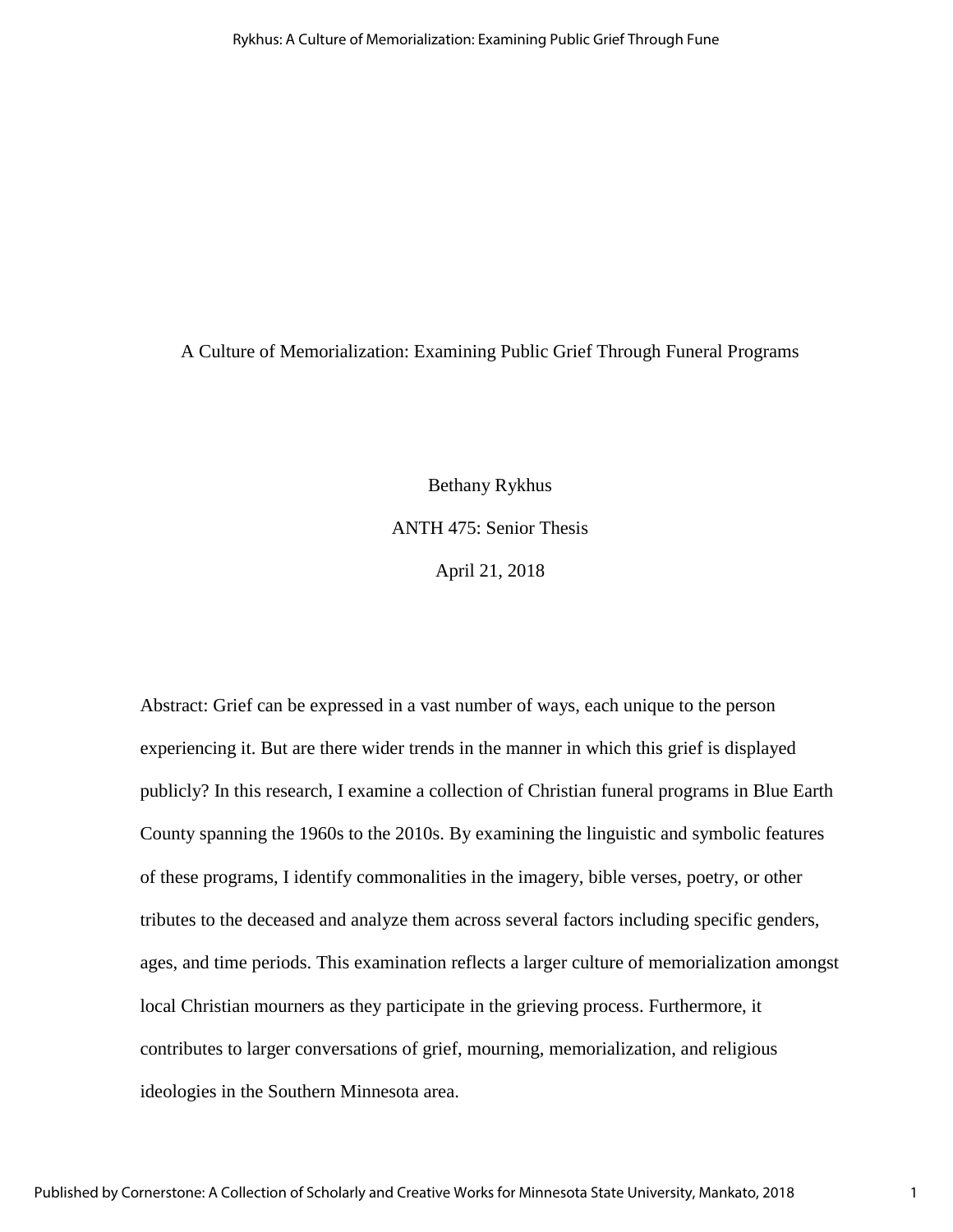Death is a fact of life, and every human culture around the world has developed their own way to conceptualize and process it. Since death is inarguably one of the greatest uncertainties encountered in the human lifetime, it makes sense that there be a wide variety of interpretations and approaches to this topic. While much anthropological research has been done on the way that different cultures around the world approach this issue, there has not been nearly as much research done on the Western approach, more specifically that of English-speaking Midwestern Americans. This research seeks to fill a part of that gap in the literature by examining the ways in which funeral programs – a common, yet underutilized resource in many funerary traditions worldwide – can be an expression of grief and memory, and also a part of a larger culture of memorialization in the Midwest.

Approximately two published research papers have been done on funeral programs in the past. The first, published in 1988 and written by scholar Joan Omoruyi, examines the ways in which funeral programs in Nigeria can be a rich demographical resource for historians and other documentarians in respect to the information commonly contained within their pages. The second study, published in 2016 and written by scholar Mbulaheni Musehane, examines the implications of orthographical convergence or divergence from linguistic norms in funeral programs in South Africa.

This research is most similar to Omoruyi's study in that it examines the demographics included within the collection of funeral programs. However, this research goes further in that the focus is not the demographics themselves, but rather the implications of these demographics in relation to larger traditions of grief and memorialization. This research also examines the potential relationships between the demographics studied and looks for causal and correlated relationships therein.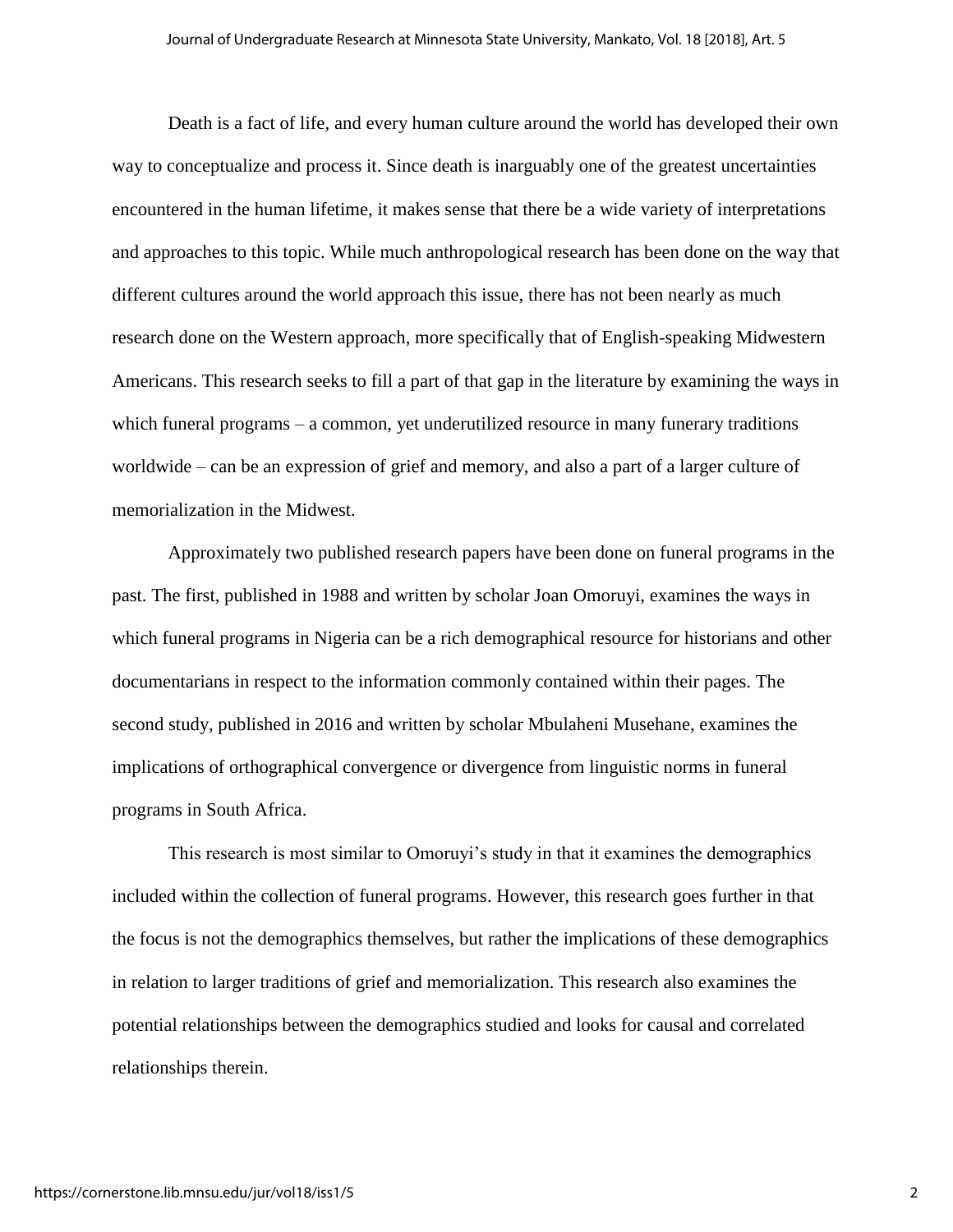The collection of funeral programs used in this study was gathered from the Blue Earth County Historical Society's research lab. Only funeral programs from the research lab were included; no outside programs were gathered. Funeral programs were defined as a program or handout from a funeral that consisted of one single piece of paper, often folded to make a card. Funeral programs that had more than these four pages were excluded from the study, along with funeral programs that were excessively large (more than seven inches length-wise), and funeral announcements. Announcements were excluded because they would not have been present at the funeral itself and thus did not contain the same amount of information or format as the funeral program. The other types of funeral programs were excluded for two reasons: 1) because they diverged from the norm, when this research was focused exclusively on broader commonalities, and 2) because they were difficult and more expensive to photograph.

The data was collected from a section of filing cabinets in the BECHS research lab that are devoted to different families in Blue Earth County. The folders are organized alphabetically by surname and also contain a variety of newspaper clippings, genealogical research, and magazine articles related to the family. The data was collected over a period of twenty four hours, and consisted of photographs of both the front and the back of the funeral program. These photos were then uploaded onto a personal laptop and labeled by name in the format of 'lastname firstname1' for the outer portion of the program, and 'lastname firstname2' for the inner portion. The names on each program were also put into a numbered list, again in alphabetical order, to determine the identification number that would be assigned to them when they were put into a codebook.

The raw data was entered into a Microsoft Excel Spreadsheet codebook so that it could be more conveniently measured and compared. Once the information was coded, Pivot Tables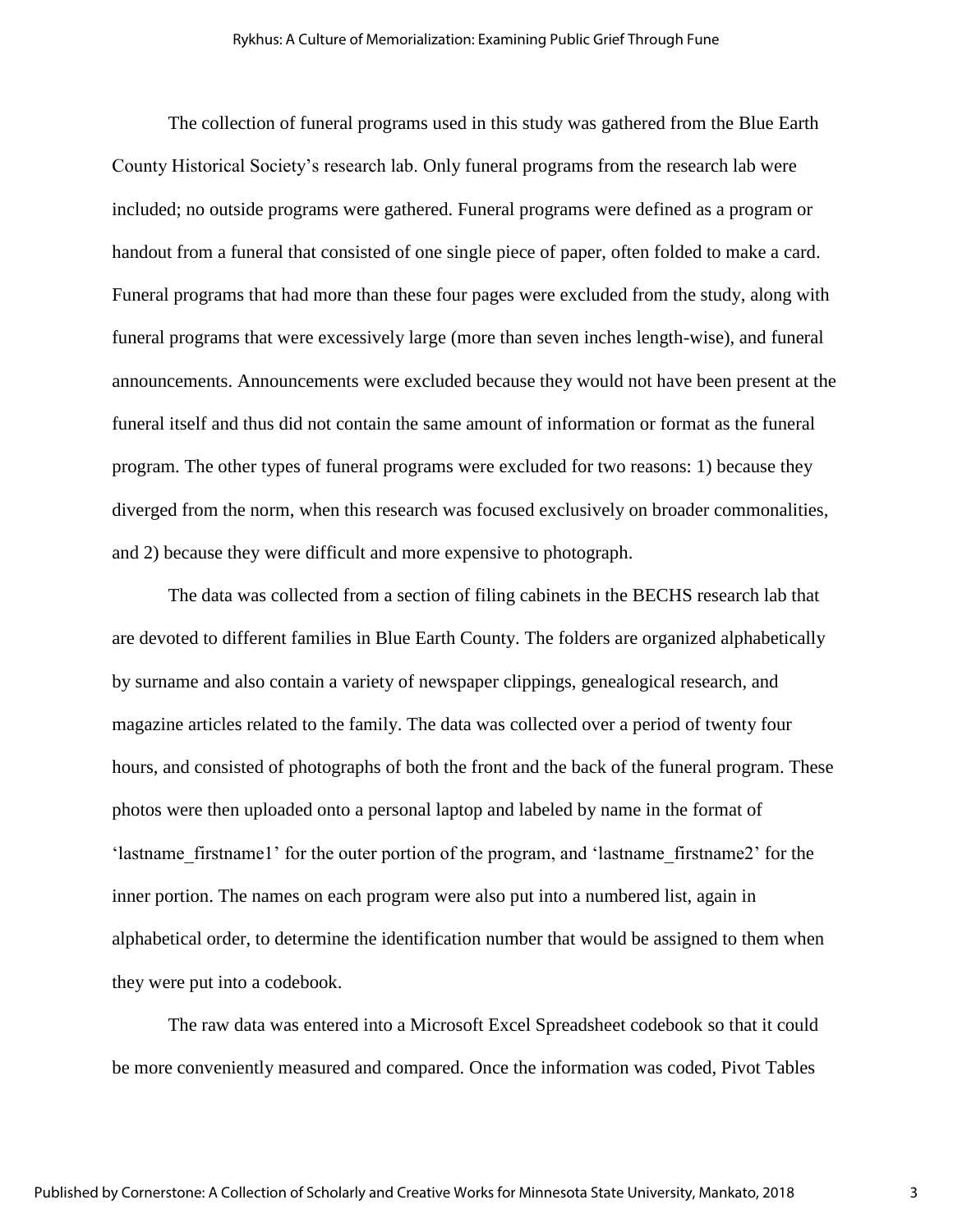were used to determine the parameters of the population, i.e. counts and percentages of each variable in respect to the overall population. After these comprehensive counts were determined, the main demographical variables were compared with the other variables to establish potential relationships between them.

The factors that received codes were divided into three different categories: demographics, linguistics, and imagery. The demographical categories selected were age, sex, date of death, and religious denomination. Age was divided into categories, all based on the stages of the human life cycle theory found in the fields of biology and nutrition (Brown XV-XVII). While this theory divides the ages into nine categories, these categories were combined or reduced to four official categories and one unofficial category for the sake of this research, namely in the case of different stages of childhood. The prenatal category was eliminated, as funerals are not often held for miscarriages. The next four categories, infancy and toddlerhood, early childhood, middle childhood, and adolescence, were combined for two reasons. The first was an attempt to even out the age categories so that one category didn't consist of a span of two years, while another category consisted of fifty. The second reason was based on the idea that the loss of a minor would be difficult at any age. Thus, the four official categories used in the codebook were 1) Child, ages 0-18; 2) Young Adult, ages 19-31; 3) Middle Aged, ages 32-50; and 4) Senior, ages 51 and onward. The final, unofficial category was 5) Unknown, which was for funeral programs that did not include a birth date or age of the deceased.

Sex was divided into three categories: 1) Male, 2) Female, and 3) Unknown. Sex was inferred from three factors, which included pronouns used in obituaries, titles such as 'Mr.' or 'Mrs.,' and explicitly gendered names. When none of these things were present and the sex of the deceased could not be inferred, the funeral program was coded as unknown sex.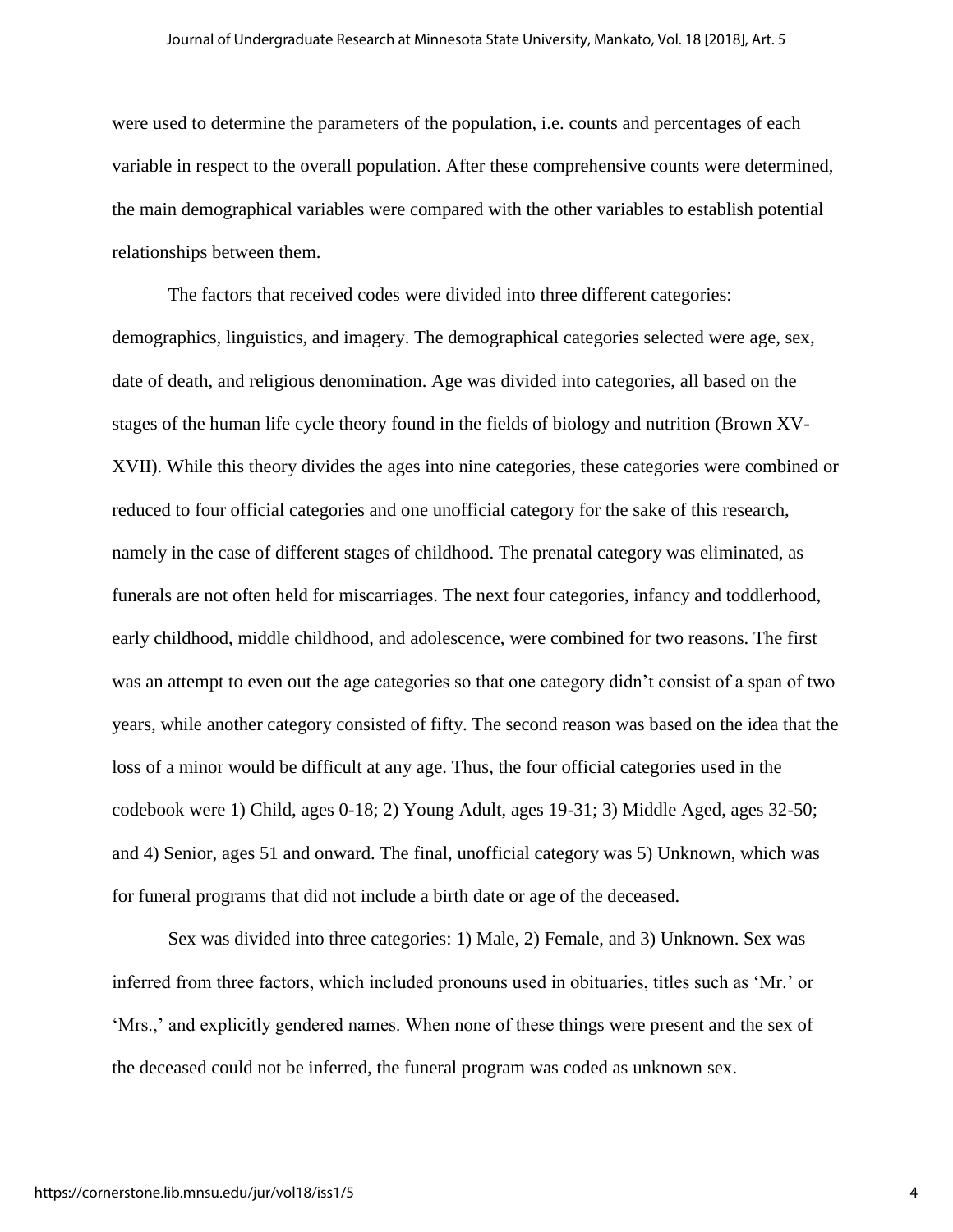The next demographical category, date of death, was separated into categories based on decade, from the 1960s to the 2010s. The six categories were 1) 1960-1969, 2) 1970-1979, 3) 1980-1989, 4) 1990-1999, 5) 2000-2009, and 6) 2010-present.

Religious denomination was separated into categories based off of the denominations used throughout the collection of funeral programs. There were seven categories in total: Catholic, Lutheran, Presbyterian, Methodist, Episcopalian, Baptist, and Other/Unknown. The religious denomination was inferred either from the church listed as the host of the funeral, or from the obituary if the deceased was listed as being a member of any specific church. If the church name didn't infer any kind of denomination, this information was gleaned from the church's web site. Funeral programs that did not list a denominational affiliation or that listed a denomination that was rare within the population were coded as having an 'Other/Unknown' denomination.

The linguistic categories that received codes included obituaries, poems, stories, sayings and prayers, and bible verses. Obituaries included both full-length obituaries and lists of survivors, and were coded as either present or absent. Poems, stories, and sayings and prayers were divided into categories of 1) Absent; 2) Present, Religious; and 3) Present, Non-religious. Poems were determined to be written in verse format; stories were in long-form prose and often included characters or dialogue; and sayings and prayers were in prose and included proverbs, prayers, and linguistic features that didn't fall into the other categories. Religious poems were separated from nonreligious poems by the presence of mentions of God or Jesus. Finally, bible verses were divided into the most popular repeating verses, which included 1) Psalm 23, 2) Psalm 121, 3) The Lord's Prayer, 4) Ecclesiastes 3:1-8, and 5) 2 Timothy 4:7-8. An 6) Other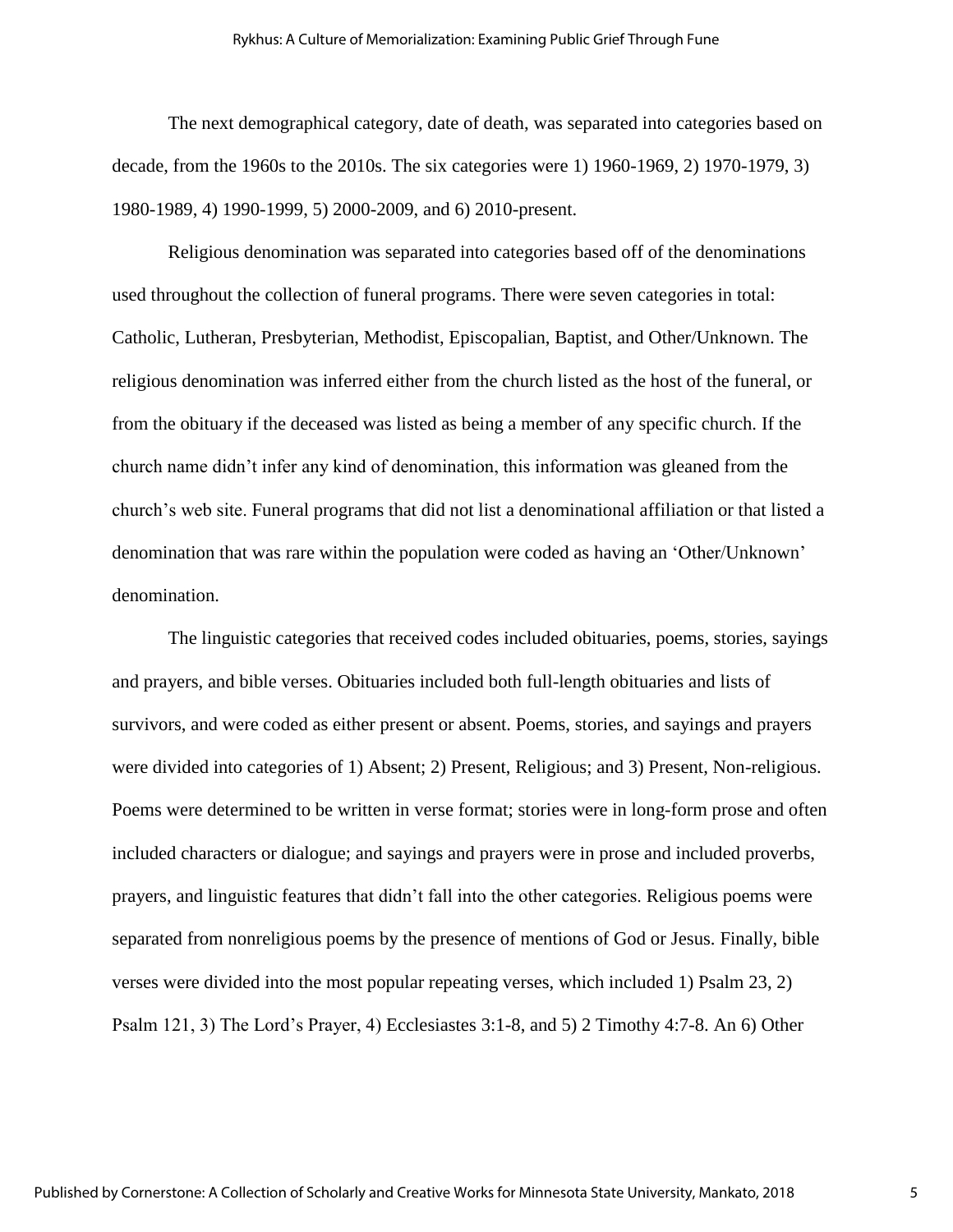category was included for verses that were not common or often repeated, and an 7) Absent category for programs that did not include a bible verse.

There were many categories in the imagery section, but overall they fell into four divisions. These divisions consisted of religious imagery, naturalistic imagery, patriotic imagery, and other imagery. Religious imagery included crosses – divided into regular crosses, crosses bearing Jesus, and rosaries; Praying hands; Jesus – divided into Jesus alone, Jesus with children, Jesus with sheep, and Jesus with Mary; Churches – divided into the outside of a church, the sanctuary of a church, church windows, and church building or other; and Bibles. Naturalistic imagery included Farms; Birds – including doves, eagles, loons, songbirds, and other/unknown birds; Deer; Foliage – including single trees, flowers, wheat, grass fields, forests, and other/unknown kinds of foliage; Sun – including sun or sunsets; Bodies of water – including lakes and rivers; and Mountains. Patriotic imagery included American flags and bald eagles. Lastly, other imagery included photos of the deceased and images that did not fall into any of the other categories. All of the images that did not fall into the other categories were listed by name in this final category. Some examples included trellises, teddy bears, and sheep.

This project did have some limitations, mainly regarding the population makeup. While the population was fairly evenly split between male and female, the age and denominational categories were heavily skewed. Close to 90% of the funeral programs were from people who fell into the senior age category, which means that the relationships examined in the other age categories are more tenuous than those examined within this category. This was also the case in the denominational categories; 'Catholic,' 'Lutheran,' and 'Other' were by far the most common categories, thus the relationships found in the other denominational categories were significantly weaker than those found in these three categories.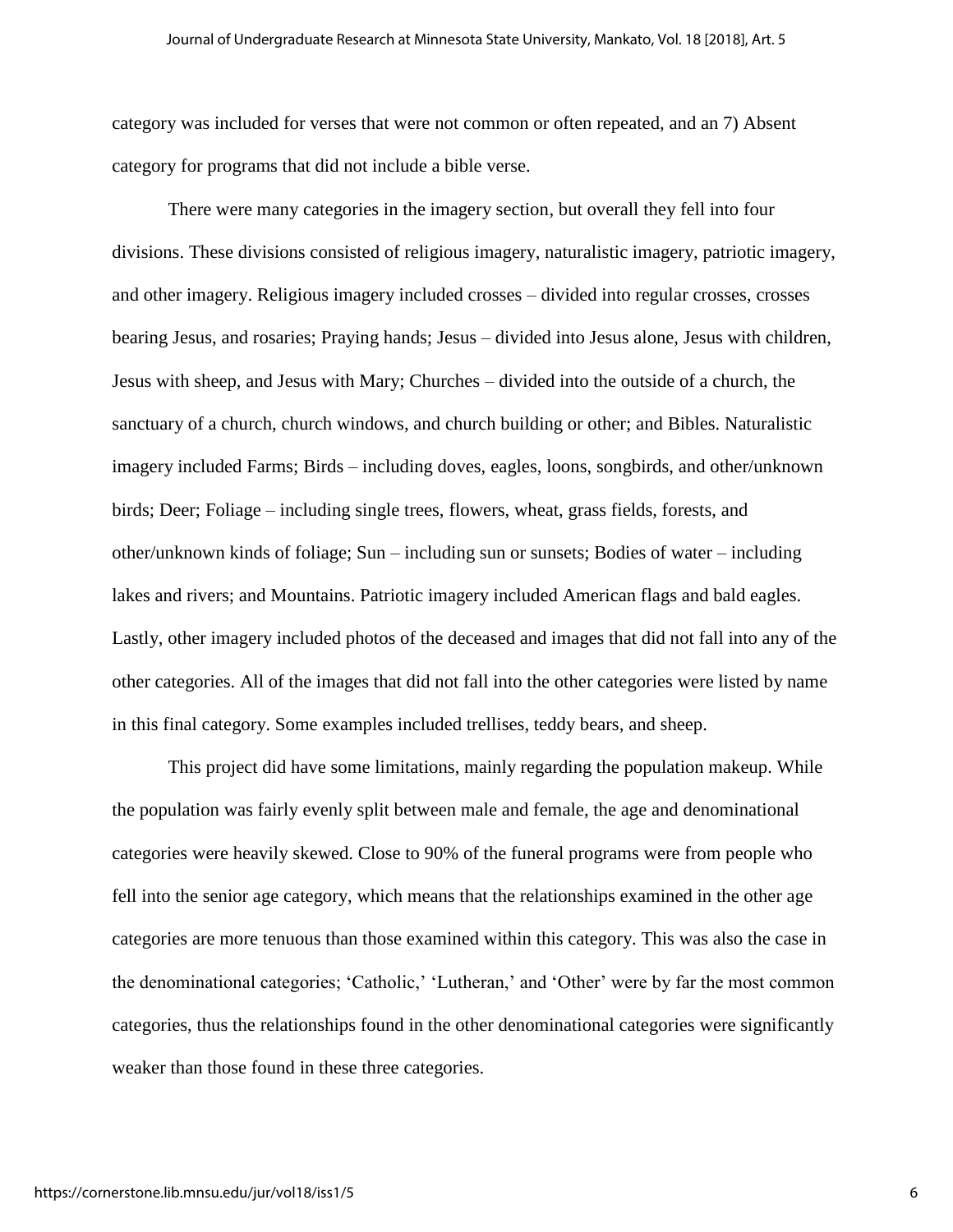The main idea backing the project was that funerary practices are often not a clear, objective representation of the deceased; instead, they are a representation of the subjective lens through which their loved ones remember them or want them to be remembered. Thus, in addition to a memorial of the deceased person's life, funerals can also be a reflection of certain aspects of the mourners as well. According to anthropological scholar Christopher Carr, "institutionalized beliefs and world views, in addition to social organization, fundamentally affect a society's mortuary rites and forms" (Carr 110). Along these lines, funerary practices  $$ including the activities throughout the funeral itself, and also documents involved in the process such as funeral programs – have the potential to reflect underlying religious and philosophical beliefs of the mourners, along with the ways in which these mourners organize themselves socially. Carr continues, "in turn, the multiple, redundant symbols [used in funerary and burial practices]…that reflect multiple, particular beliefs could indicate the organization of those beliefs into broader philosophical themes" (Carr 118). Thus, different forms of symbolism used throughout these funerary objects and practices may be directly correlated to specific religious and philosophical ideas about life and death. Scholars Sue Adamson and Margaret Holloway detail a shift in funerary practices in the 1980s from religious conformance to a more personalized, secular ritual. They state that mourners "may rely on symbols to create and convey meanings which are otherwise difficult to articulate" (Adamson and Holloway 151). Even in more secularized funerals, traditionally religious imagery was still often used. However, if nonreligious symbols were used in the funeral, they were frequently used "for the same purposes and functioning in the same way as traditional religious symbolism" (Adamson and Holloway 151). Thus, even symbolism such as naturalistic imagery may still provide some sort of comfort to the mourners.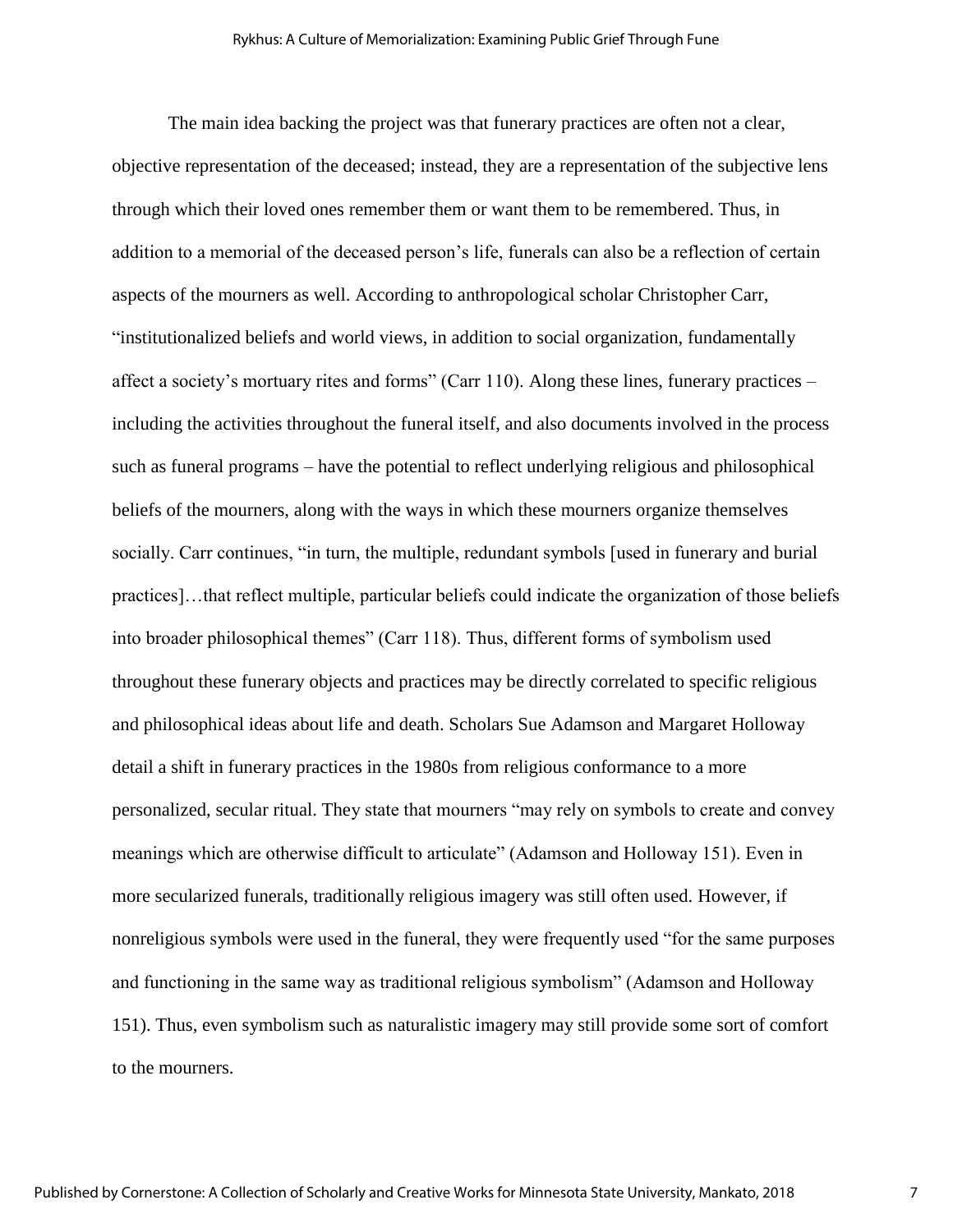Once the theoretical underpinnings of the project were understood, the demographics of the total population were examined. The age range of the population was wide – there was at

| <b>Table 1</b> |                  |
|----------------|------------------|
| Age Category   | Percent of Total |
|                | Population       |
| Child          | 1%               |
| Young Adult    | 2%               |
| Middle Aged    | 5%               |
| Senior         | 90%              |
| <b>Unknown</b> | $1\%$            |

least one funeral program for an infant and a few for elders over 100 years of age (see Table 1). However, the majority (90%) of the funeral programs were for people that fell into the 'senior' age category, while 5% of programs fell into the 'middle aged' category, 2% of programs fell into the 'young adult' category, and only

1% of programs fell into the 'child category. The smallest category by a slight margin, making up only 1% of the total number of programs, was the 'unknown' age category.

There were slightly more men making up the total population; around 55% of the total funeral programs were for people of the male sex, while 44% were female. A total of 1% of the funeral programs fell into the 'unknown sex' category.

Regarding the decade in which the funeral program was made, there was an unequal distribution within the population. A majority of funeral programs were from the 2000s, making

| <b>Table 2</b>    |            |
|-------------------|------------|
| Decade            | Percentage |
| 1960s             | 7%         |
| 1970s             | 20%        |
| 1980s             | 15%        |
| 1990s             | 17%        |
| 2000s             | 34%        |
| 2010 <sub>s</sub> |            |

up 34% of the total population (see Table 2). Programs from the 1960s made up 7% of the total population, and programs from the 1970s made up 20%. Programs from the 1980s made up 15% of the population, while programs from the 1990s made up 17% of the population. Finally, programs from the 2010s made up an additional

7% of the total population.

Of the six denominations and one 'Other' category, the denominations of Lutheran and Catholic were the most prominent numerically, making up 35% and 34% of the total population,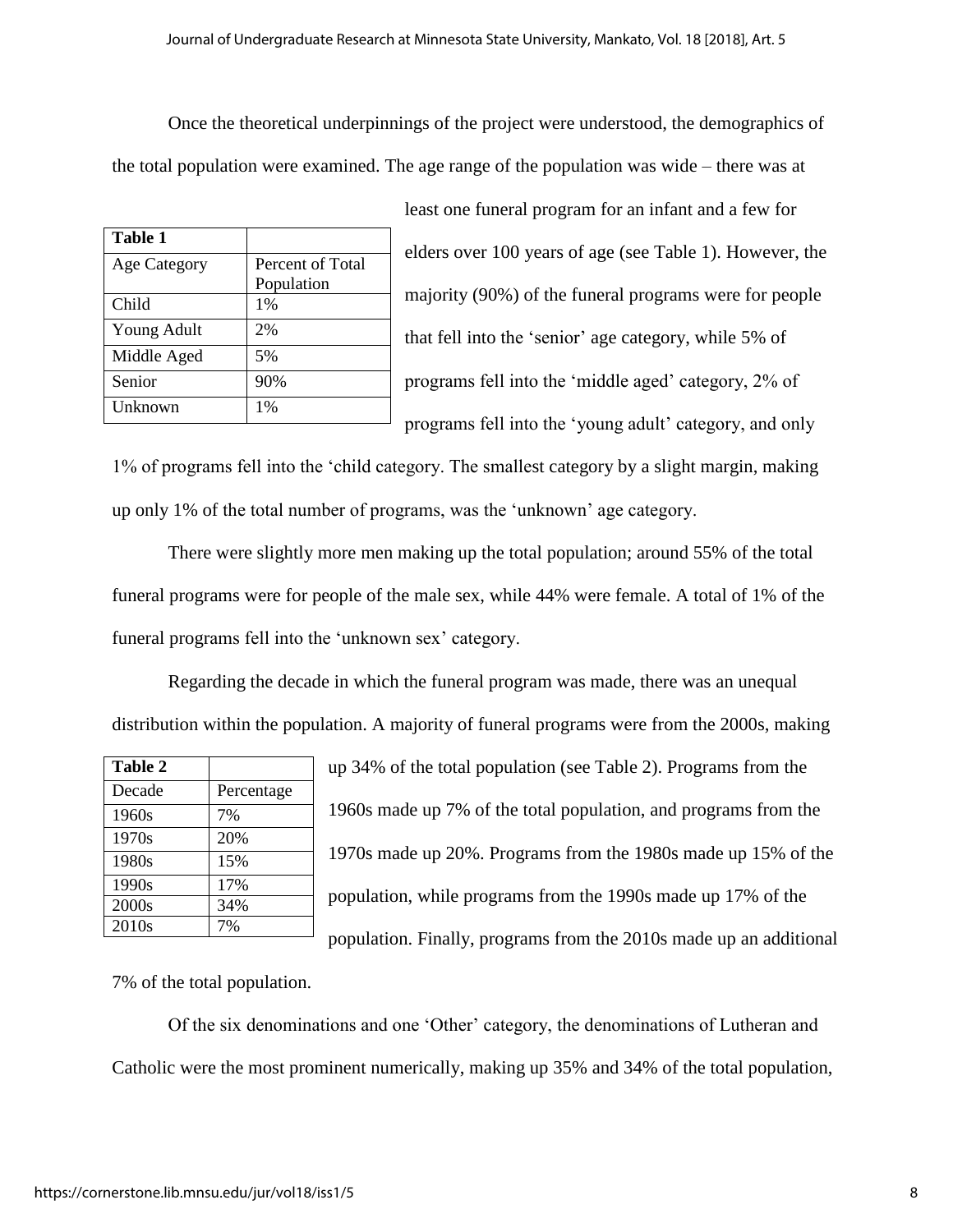| Table 3        |            |
|----------------|------------|
| Denomination   | Percentage |
| Lutheran       | 35%        |
| Catholic       | 34%        |
| Other          | 16%        |
| Episcopalian   | 8%         |
| Methodist      | 4%         |
| Presbyterian   | 2%         |
| <b>Baptist</b> | 2%         |

respectively (see Table 3). The 'Other' category was the next largest, with 16% of funeral programs being classified in this group. This was followed by the Episcopalian denomination, making up 8% of the total population; then Methodist, making up 4% of the population; and finally, Presbyterian and Baptist

were tied with 2% of the population falling into each of their categories.

Regarding the linguistic features of the funeral programs, nearly 50% included a bible verse of some sort and/or and obituary. However, while bible verses were included in funeral programs from every decade, obituaries only became commonplace from the 1990s onward with few exceptions. Of the six different bible verse categories, Psalm 23 took a strong lead and was present in 35% of the total population of the funeral programs. It was followed by Psalm 121 at 7%, Ecclesiastes 3:1-8 and the 'Other' category at 3%, and finally Matthew 6:9-13 and 2 Timothy 4:7-8 were tied at 0.5%.

Poems were the next most prominent, making up close to 40% of the total population. Three out of four poems were religious in nature, while the remaining ones were nonreligious. Poems were followed by sayings and prayers, which made up 10% of the total population. Of this 10%, 8% were religious and only 2% were nonreligious. Lastly, stories were the least common linguistic feature in the funeral programs and only made up 3% of the total population. Around 2 out of 3 stories contained religious content, while the remaining third were nonreligious.

The fact that bible verses were the most common linguistic feature, and that the other creative linguistic features all favor religious iterations over nonreligious iterations indicates a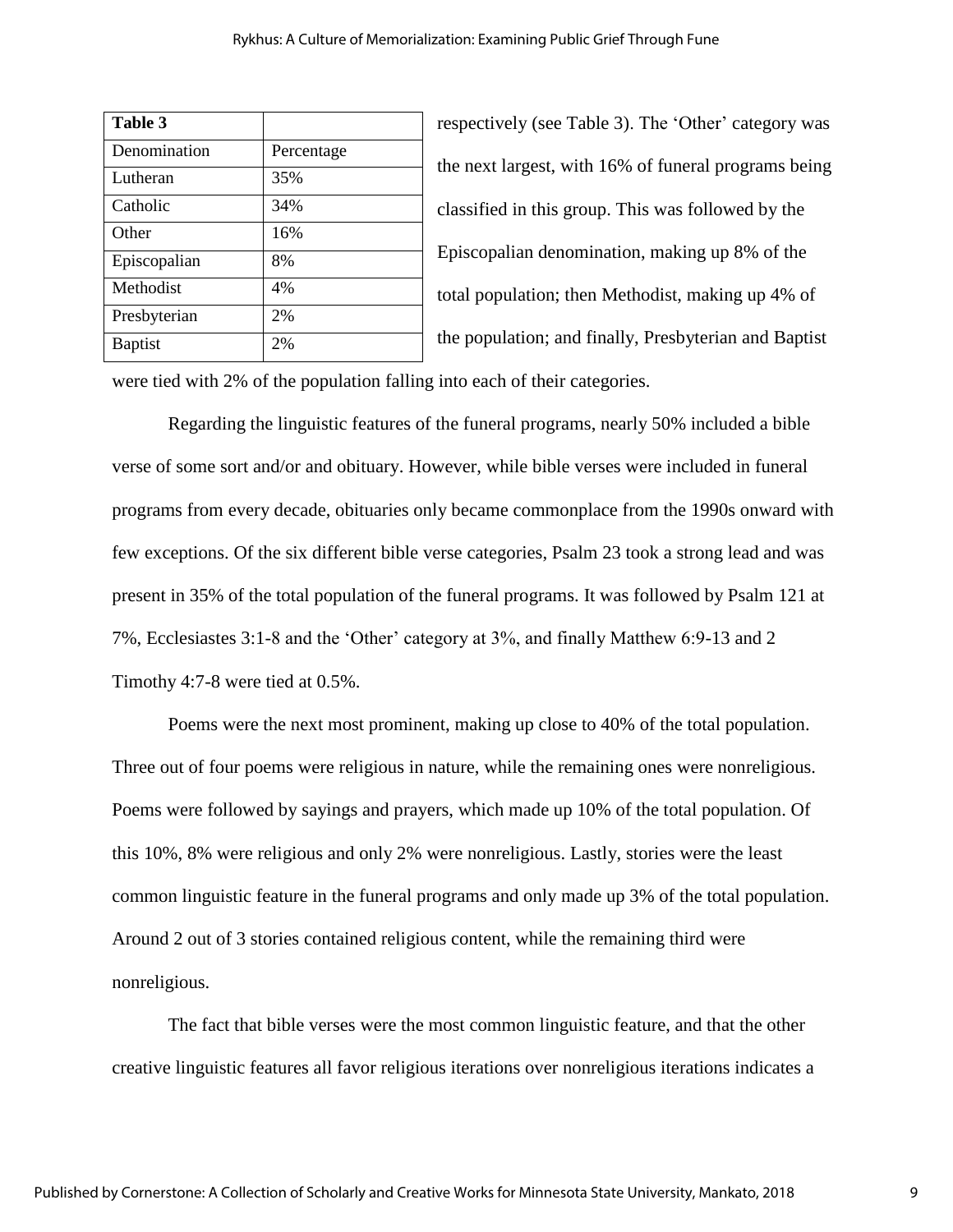preference towards religious ideas to help the mourners grieve. They may be finding comfort by drawing on religious writings or ideas. Many of the nonreligious creative linguistic features still included ideas of life after death; for example, a popular nonreligious poem titled 'To Those Whom I Love & Those Who Love Me' includes lines about the deceased always being near to the mourner despite the mourner not being able to see them. Other nonreligious poems often included messages from the deceased meant to comfort the mourners. This focus on the mourner and comfort indicate that the programs are just as much for the comfort of the living as for the memorialization of the dead.

Funeral programs often contained more than one kind of imagery; therefore, many of the following percentages include funeral programs that were counted twice or even more times depending on the number of variables that they contained. For example, one funeral program may contain only a cross and thus only be counted in one category, while another funeral program may contain a deer, a forest, and a bird and would thus be counted three times – once for each variable.

The two most common forms of imagery (see Table 4) were photos of the deceased and crosses, both tied at 23% of the total population. Photos of the deceased only started appearing regularly in the 2000s with some exceptions. The 'Crosses' category included regular crosses, crosses bearing Jesus, and rosaries, each making up 20%, 2%, and 1% of the population, respectively. The next most common form of imagery was flowers, making up 19% of the total population. This was followed by forest imagery at 11%, praying hands at 9%, and birds at 8% of the total population. Lakes, wheat, and churches were tied at 7%, while singular trees made up 6% of the population and images of Jesus made up 5%. Rivers and sunsets made up 4%, and the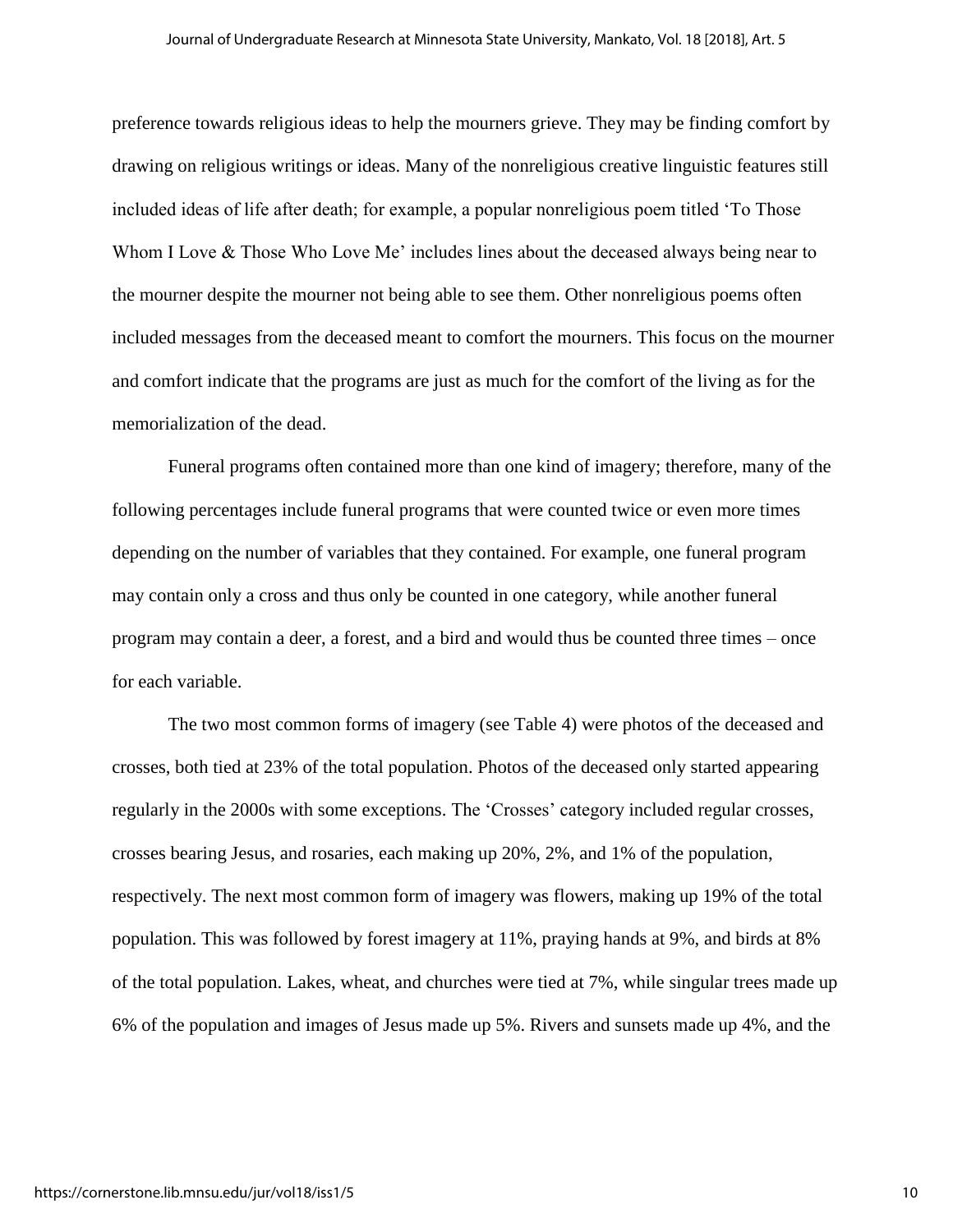American flag and farming imagery made up 3%. It was discovered that American flags were exclusively associated with veterans in this population. Mountains, bibles, fields, deer, and

| <b>Table 4</b>       |                    |
|----------------------|--------------------|
| Imagery              | Percentage of Pop. |
| Photo of Deceased    | 23%                |
| Cross                | 23%                |
| Flowers              | 19%                |
| Forest               | 11%                |
| <b>Praying Hands</b> | 9%                 |
| <b>Birds</b>         | 8%                 |
| Lake                 | 7%                 |
| Wheat                | 7%                 |
| Church               | 7%                 |
| <b>Tree</b>          | 6%                 |
| Jesus                | 5%                 |
| River                | 4%                 |
| Sunset               | 4%                 |
| <b>American Flag</b> | 3%                 |
| Farm                 | 3%                 |
| Mountains            | 2%                 |
| <b>Bible</b>         | 2%                 |
| Field                | 2%                 |
| Other Foliage        | 2%                 |
| Deer                 | 2%                 |
| Sun                  | 1%                 |
| Candles              | $1\%$              |

assorted other foliage all made up 2% of the total population, while the least common forms of imagery were suns and candles, both at 1%. 'Other' imagery (not included in Table 4), typically unique to the singular funeral program in which it was found, was present in 14% of the total funeral programs.

The fact that variables such as obituaries and photos of the deceased only began appearing regularly in the 1990s and 2000s was attributed to two factors. The first factor was greater access to technology – with the advent of the home computer, mourners were able to

include more information in their funeral programs with ease. The second factor was a decreased readership of public newspapers due to the digital age. Information such as obituaries and photos of the deceased would typically have been included in the newspaper; however, when online newspapers became more common, local papers' reader numbers dipped. Therefore, this information could possibly have been moved to the funeral program so that it was still read and remembered.

Once these parameters of the population were established, Pivot Tables were used to examine potential relationships between the demographical variables and the other two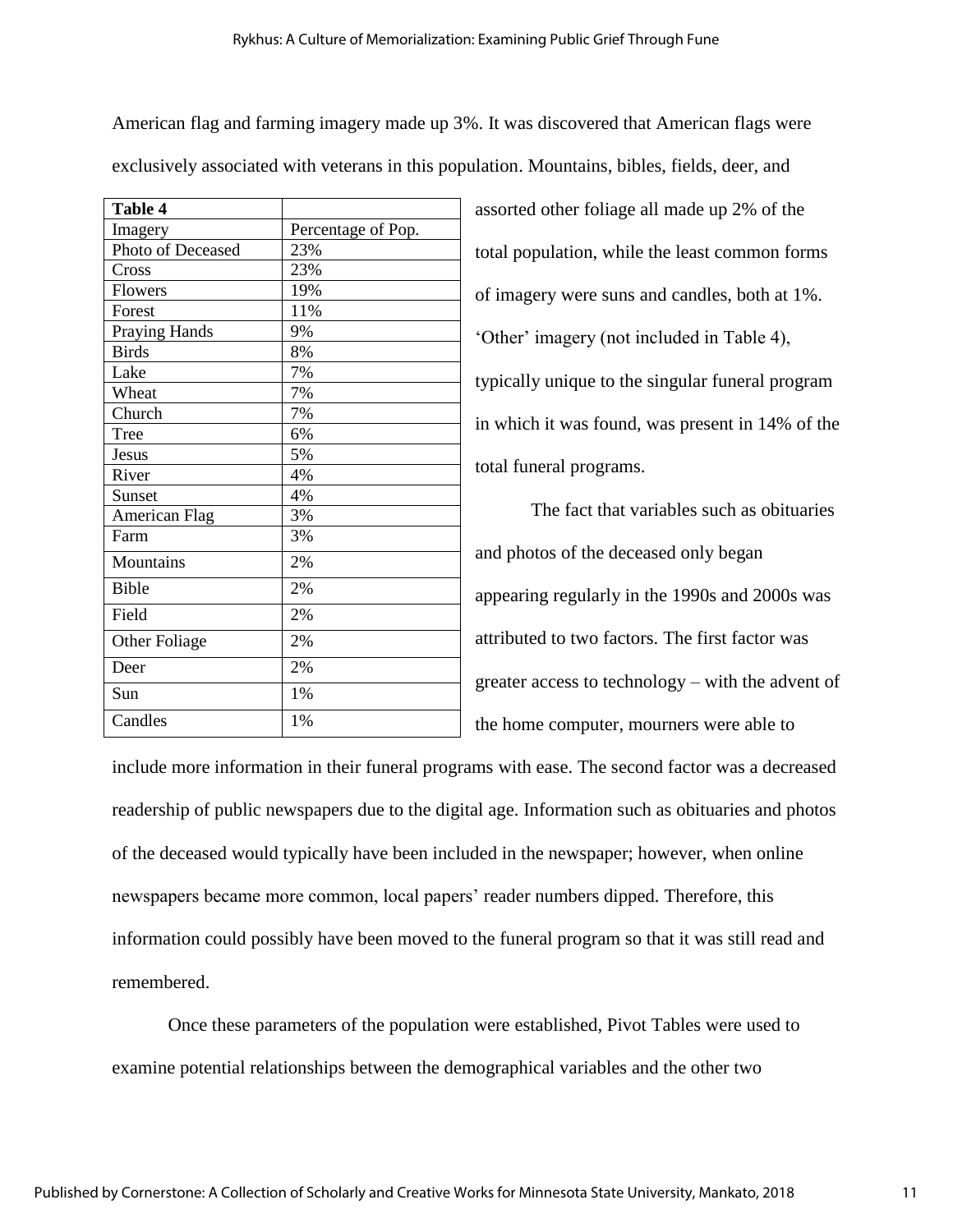categories. The first demographical variable examined was age. It was discovered that children (ages 0-18) were significantly more likely to have poems in their funeral programs than other ages – in fact, 70% of child funeral programs included a poem of some sort. The majority of these poems were religious (71%), but there was still a relatively significant number of nonreligious poems present (29%). Around 40% of the child funeral programs included an obituary of some sort; this was the second most common linguistic feature, but the number is still slightly smaller than any other age group. Verses were found in 20% of the programs, and all of these instances were Psalm 23. Stories were found in 10% of the programs, and they were all religious in nature; meanwhile, sayings and prayers were not found in any of the child programs. The considerable differences between the linguistic features present in these programs as opposed to programs falling under different age categories indicates that mourners could potentially have a different approach to grief and the expression thereof if the deceased was under a certain age.

Naturalistic imagery was the most common in these programs, with forests, flowers, and bodies of water taking precedence over other kinds of imagery that were more popular in the general population, such as religious imagery. This age category also had the highest number of programs that fell into the 'Other' imagery category, with a total of 30% of programs being classified this way. Around 30% of child programs also included a photo of the deceased, which was the highest percentage of the different categories by a slight margin. There was no patriotic imagery present in these programs, which made sense as none of the deceased would have been old enough to participate in the armed forces.

The young adult category's most popular linguistic feature was the obituary, which was present in 48% of programs. This category seemed to have slightly more variation in the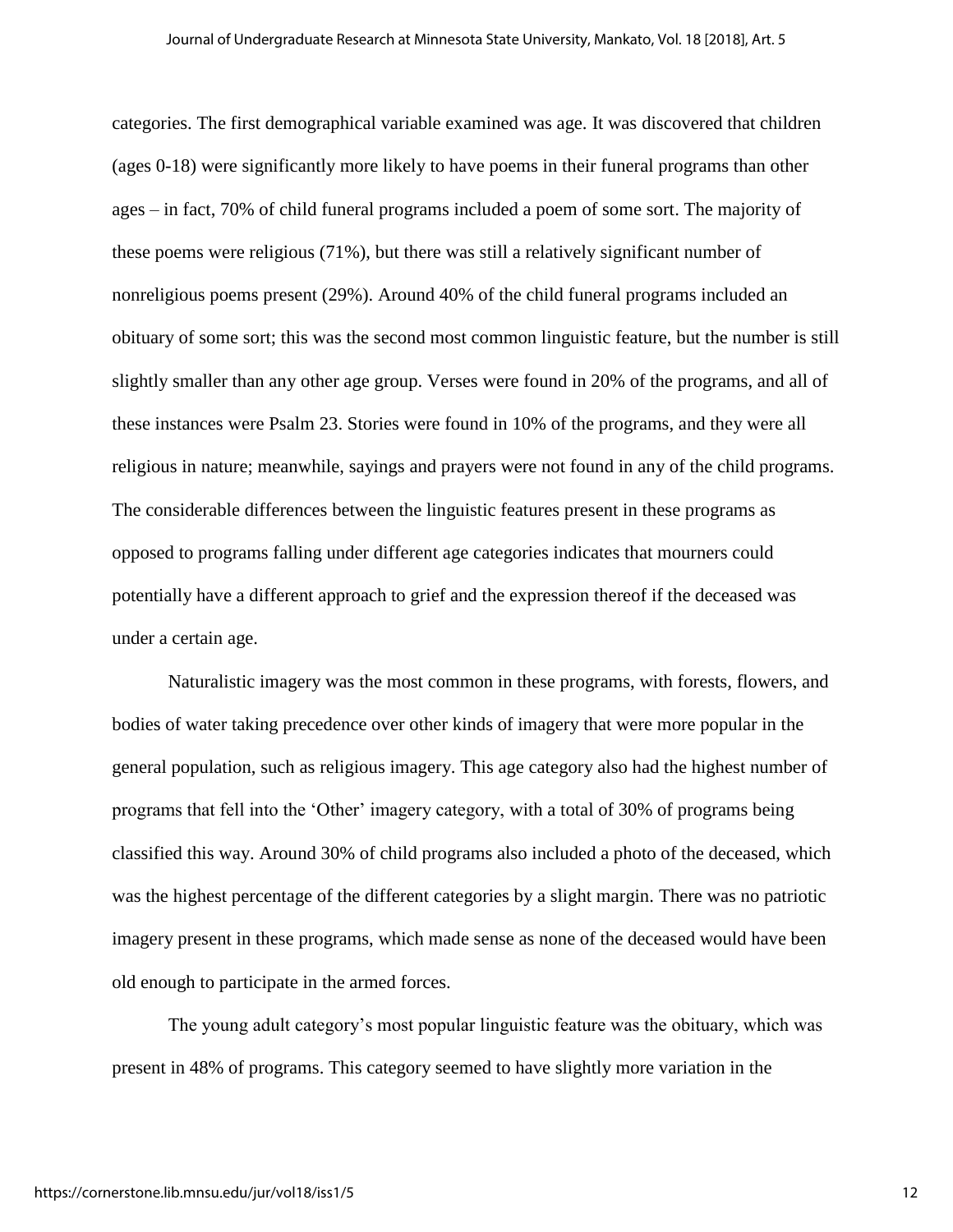linguistic features than the child category; all of the linguistic features were present, and many of them included both religious and nonreligious iterations. The bible verse was the next most popular feature, making up 43% of the total funeral programs. The verses included in order of prominence were Psalm 23, Psalm 121, and Ecclesiastes 3:1-8. Poems were found in 29% of the programs, with religious poems being more common than nonreligious ones. Sayings and prayers were the next most common, included in 19% of the programs. This category had examples of both religious and nonreligious sayings and prayers, although religious ones were again more popular. Finally, stories were the least common in this age category, and only were found in 10% of the total population. This category only had religious examples.

Regarding imagery, foliage was the most prominent and made up 36% of the total programs, followed by photos of the deceased which made up 29% of the programs. Religious imagery was slightly more prominent in this age category than the previous one, with crosses, portraits of Jesus, churches, and bibles being present. This category also included a small number of programs with American flags.

Obituaries were again the most popular feature of the next age category, which was for middle aged individuals. They were included in 60% of the total population, and followed by poems, which were included in 46% of the population. Verses made up 37% of the total population, and there was slightly greater variation in the verses that appeared. Psalm 23 was still the most popular, but Psalm 121, Other verses, Ecclesiastes 3:1-8, and 2 Timothy 4:7-8 were also present in that order of prominence. Religious and nonreligious iterations were seen in the poem, story, and sayings categories, although religious versions were far more common.

Imagery focused more so on naturalistic imagery such as foliage, bodies of water, birds, and sunsets. Religious imagery was present, but in fewer programs overall. Around 13% of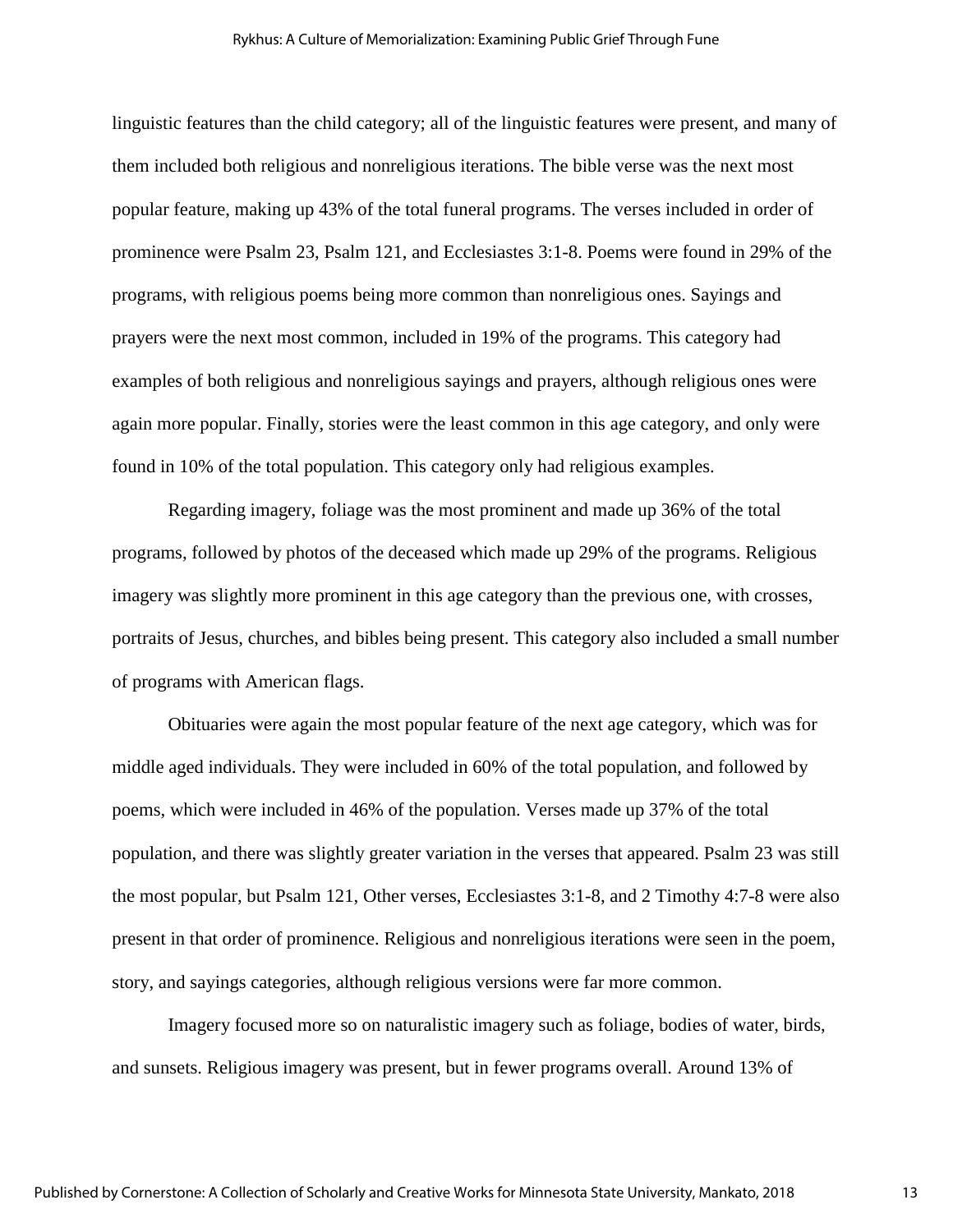funeral programs in this category included photos of the deceased, while 12% of programs included imagery that fell into the 'Other' category. American flag imagery was present in 4% of programs.

The senior age category was the largest of the four main categories. Bible verses and obituaries were tied as the most prominent linguistic category, both being present in around 50% of the total programs. The bible verses in this category exhibit the greatest variation, with Psalm 23, Psalm 121, Other verses, Ecclesiastes 3:1-8, 2 Timothy 4:7-8, and Matthew 6:9-13 being present in that order of prominence. Poems were present in 39% of programs, followed by sayings and prayers which were present in 11% of programs. Finally, stories made up only 2% of the population. Each of these three categories included religious and nonreligious variations, but religious variations were consistently more prominent. Interestingly, there didn't seem to be a particular relationship between age and the presence or absence of an obituary. Despite having far fewer years in their lives, children were almost as likely to have an obituary in their funeral program as seniors.

The senior age category also had the greatest amount of variation in the imagery present in the funeral programs. This category also had a more consistent mix of naturalistic and religious imagery throughout, with the two most prominent forms of imagery being foliage at 47%, and crosses at 24%. Photos of the deceased were present in 23% of programs, and 14% of programs included imagery that fell into the 'Other' category. American flag imagery was present in 3% of the total programs.

The next demographical variable that was examined was the sex category. There was no significant difference in the linguistic features present in the male and female categories; in fact, each linguistic feature made up similar percentages of each population in the exact same order of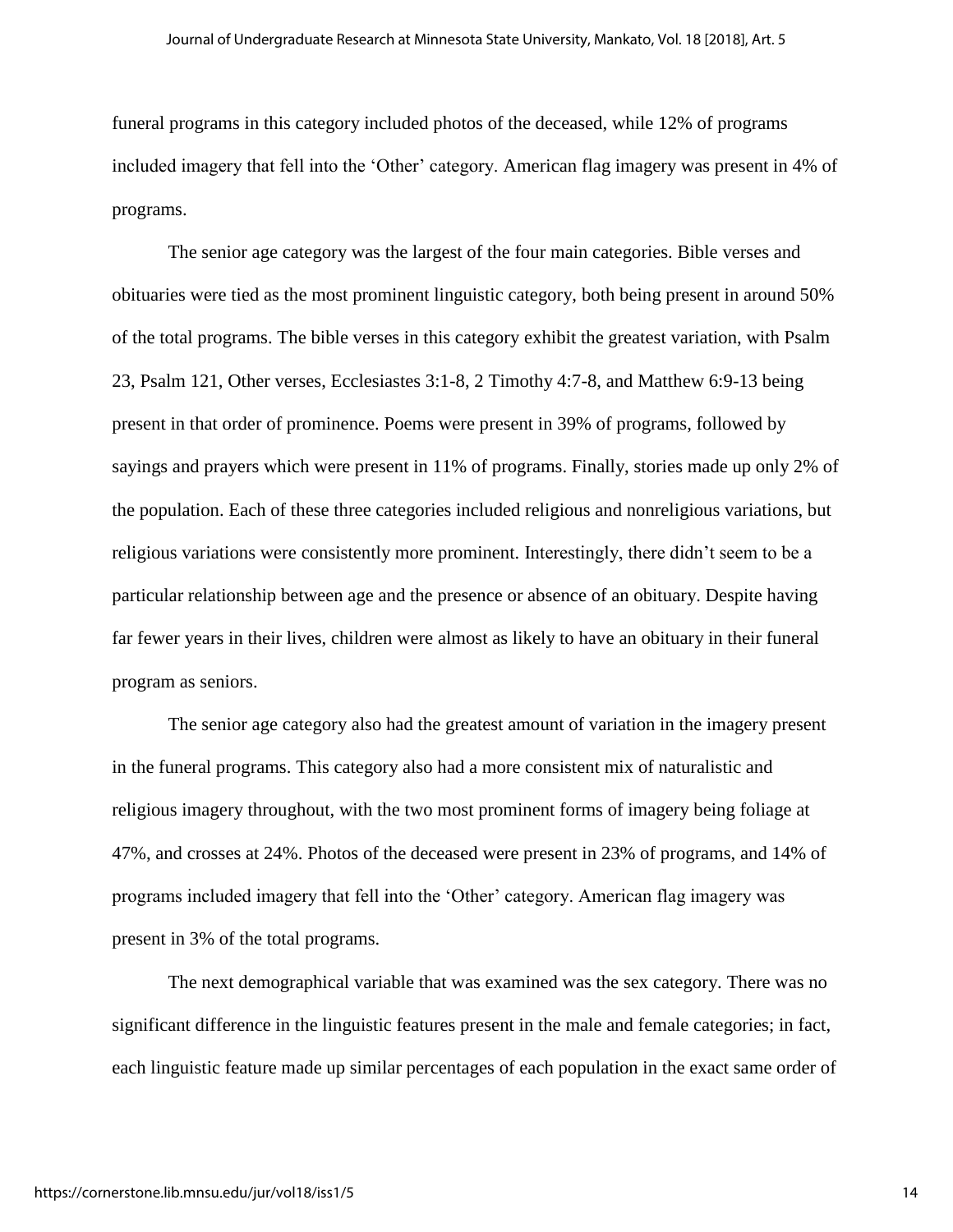prominence. The order was as follows: bible verses and obituaries, both at around 50% of the total programs in each category; poems, both around 40%; sayings and prayers, both around 10%; and stories, both around 2-3% of the populations. Poems, stories, and sayings and prayers all included religious and nonreligious iterations, but religious iterations were favored significantly.

Foliage was the most prominent form of imagery in both the male and female categories, but the types of foliage that were most popular were different. There was a significant relationship between floral imagery and the female sex category; 32% of the population included floral imagery, as opposed to only 9% of the male population. The female category was also slightly more likely to include photos of the deceased, with 26% of programs including this form of imagery and only 20% of male programs including them. Religious imagery appeared to be slightly more common in the female funeral programs, while more naturalistic imagery was more common in the male programs. American flags were only present in the funeral programs falling under the male category. The instances of differential gendered inclusion and exclusion of floral imagery vs. patriotic imagery has the potential to reveal underlying ideas about sex and gender in this cultural context. Women are associated with flowers – an image associated with funerals and formal occasions in general, but also associated with fragility, femininity, and a short lifespan. Men were generally associated with things like forests and wheat, and also patriotic imagery. Forests are more enduring, though wheat is an exception. However, patriotic imagery and patriotism have implications of strength that potentially link back to gendered stereotypes.

The next demographical variable studied was date of death. There appeared to be a linear progression of variation in linguistic features throughout the decades examined. In the 1960s, 93% of funeral programs included a bible verse, specifically Psalm 23. There were a few

15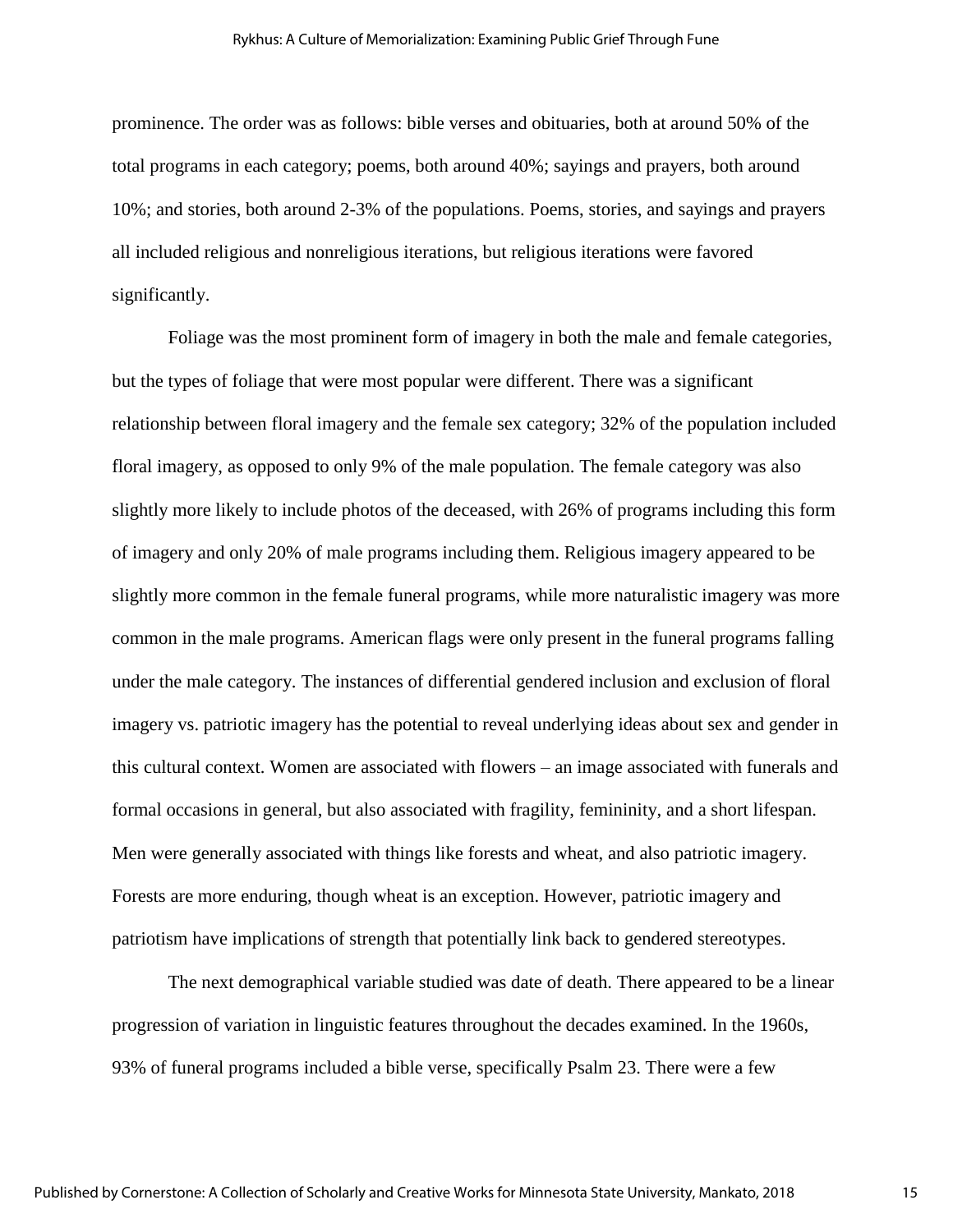instances of sayings and prayers being used  $-3%$  of the total category – and poems were fewer still at only 1%. Both of these categories only included religious iterations. Obituaries and stories were not present in any of the programs.

Likewise, religious imagery was highly common throughout this decade. Churches, portraits of Jesus, crosses, and bibles made up some of the most popular imagery categories. There was also a prominence of foliage imagery, and images that fell into the 'Other' category were found in 25% of the total programs. Only 1% of programs included a photo of the deceased, and 1% of programs included American flag imagery.

The 1970s exhibited slightly more diversity in linguistic features than the 1960s. While bible verses still were the most common category, being present in 93% of funeral programs, now Psalm 23 was not the only verse found despite still being significantly more popular. Psalm 121 and verses falling into the 'Other' category were also present. Poems and sayings/prayers were also present in 7% and 1% of the programs, respectively. They were again only present in religious forms. Obituaries were first seen in this decade, and were found in around 1% of the total funeral programs. Stories were not present in any of the programs

Regarding imagery in the 1970s, religious imagery was significantly more prominent than other forms. While foliage was still a fairly common form of imagery in the 1960s, it dropped in popularity throughout the 1970s. Instead, imagery such as crosses, praying hands, churches, and bibles were commonly seen. Imagery falling into the 'Other' category was present in nearly 30% of programs, while no programs contained photos of the deceased or American flag imagery.

The use of bible verses in funeral programs from the 1980s dropped slightly; they were only present in 62% of the total programs, despite still being the most popular linguistic feature.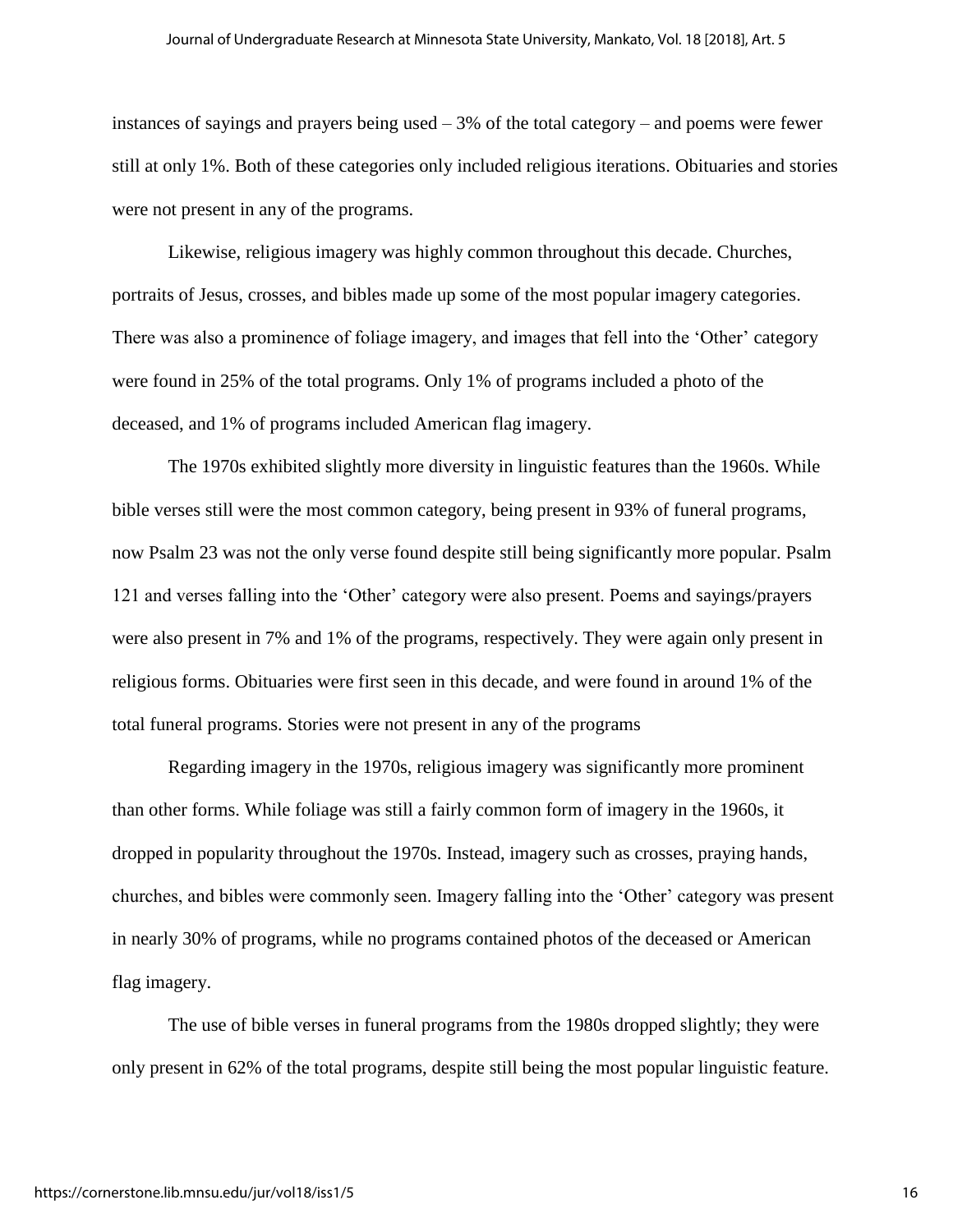Poems and sayings/prayers were both present in around 20% of the total programs, and here both religious and nonreligious forms begin to be seen. Obituaries also became slightly more prominent, now seen in 6% of the total programs as opposed to 1% of programs in the 1970s. Stories remained absent in this category of funeral programs.

While religious imagery such as crosses, praying hands, and churches remained prominent throughout the 1980s, more naturalistic imagery like foliage and birds began to become more popular. Only 8% of programs from this decade included imagery that fell into the 'Other' category, which could indicate less overall variation. Much like the 1970s, there were no programs that included photos of the deceased and no programs that included American flag imagery.

There was a certain shift in the 1990s regarding variation of linguistic features. Obituaries suddenly became the most popular linguistic category, with around 67% of the funeral programs containing one in some shape or form. Poems overtook bible verses as the most popular of the other linguistic features, being found in 46% of the programs. Bible verses were found in 40% of the programs, and while Psalm 23 was again the most prominent verse, verses falling into the 'Other' category, 2 Timothy 4:7-8, and Ecclesiastes 3:1-8 were also seen. Sayings and prayers were found in 13% of programs, while stories begin to appear in this decade. Poems and sayings/prayers were found in both religious and nonreligious iterations, while stories were only seen in religious iterations throughout this decade.

Naturalistic imagery definitely began to take an upturn in popularity during the 1990s. Imagery such as foliage, bodies of water, and suns were some of the most popular forms, while more religious imagery such as crosses, praying hands, and bibles appeared to decrease in popularity. Around 9% of funeral programs included imagery that fell into the 'Other' category,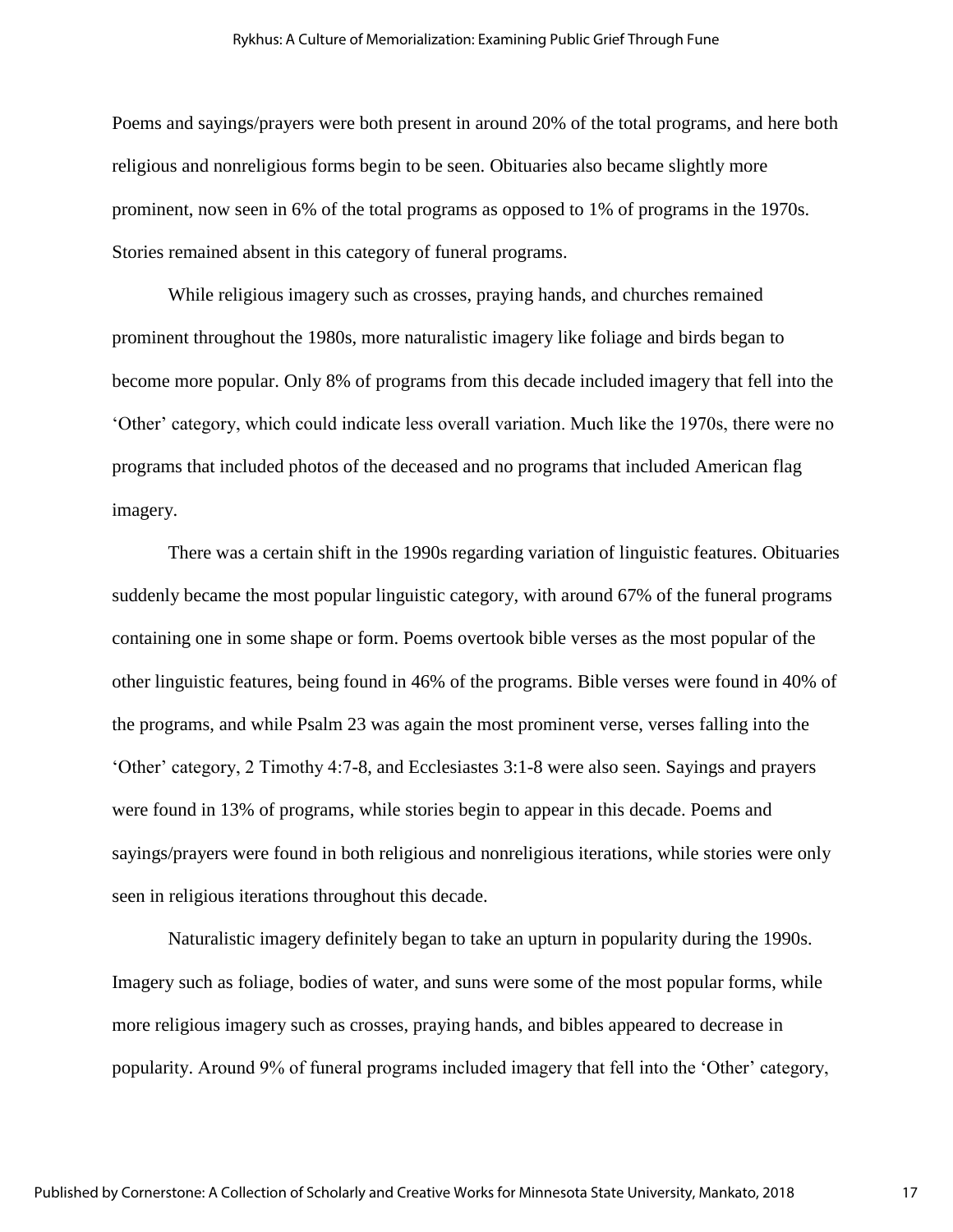and 6% of programs included a photo of the deceased. Patriotic imagery such as American flags and bald eagles became more popular once again, making up 3% of the category's population.

Obituaries continued gaining prominence into the 2000s, and were present in 87% of the total programs that fell into this category. Poems continued to be the most popular of the other linguistic features and actually rose in popularity, being found in 67% of the programs in this category. Bible verses were only present in 19% of programs and Psalm 23 was still the most prominent, but this time by a lesser margin. 'Other' verses and verses such as Psalm 121, Ecclesiastes 3:1-8, Matthew 6:9-13, and 2 Timothy 4:7-8. Sayings and prayers were found in 12% of the programs, while stories were found in 5%. Both religious and nonreligious versions were found in poems, sayings and prayers, and stories.

Naturalistic imagery took a definitive lead in prominence over religious imagery in this decade. All of the highest percentages are forms of imagery such as foliage, bodies of water, suns, birds, and farms; or photos of the deceased and imagery falling into the 'Other' category. These two categories made up 46% and 11% of the population, respectively. Religious imagery was still present, but to a lesser extent than before. Around 5% of funeral programs included patriotic imagery such as American flags and bald eagles.

The final decade was the 2010s, and despite a complete data set not being available for this decade, there was still significant variation in the linguistic features present. Obituaries became even more prominent, and were found in 96% of the funeral programs. Poems maintained the next most common position at 62% of total programs. Bible verses were again the next most prominent, making up 25% of the programs. The verses used were less varied than the previous two decades, with Psalm 23 again being the most popular, followed by 'Other' verses, 2 Timothy 4:7-8, Ecclesiastes 3:1-8, and Psalm 121. Sayings and prayers made up around 15% of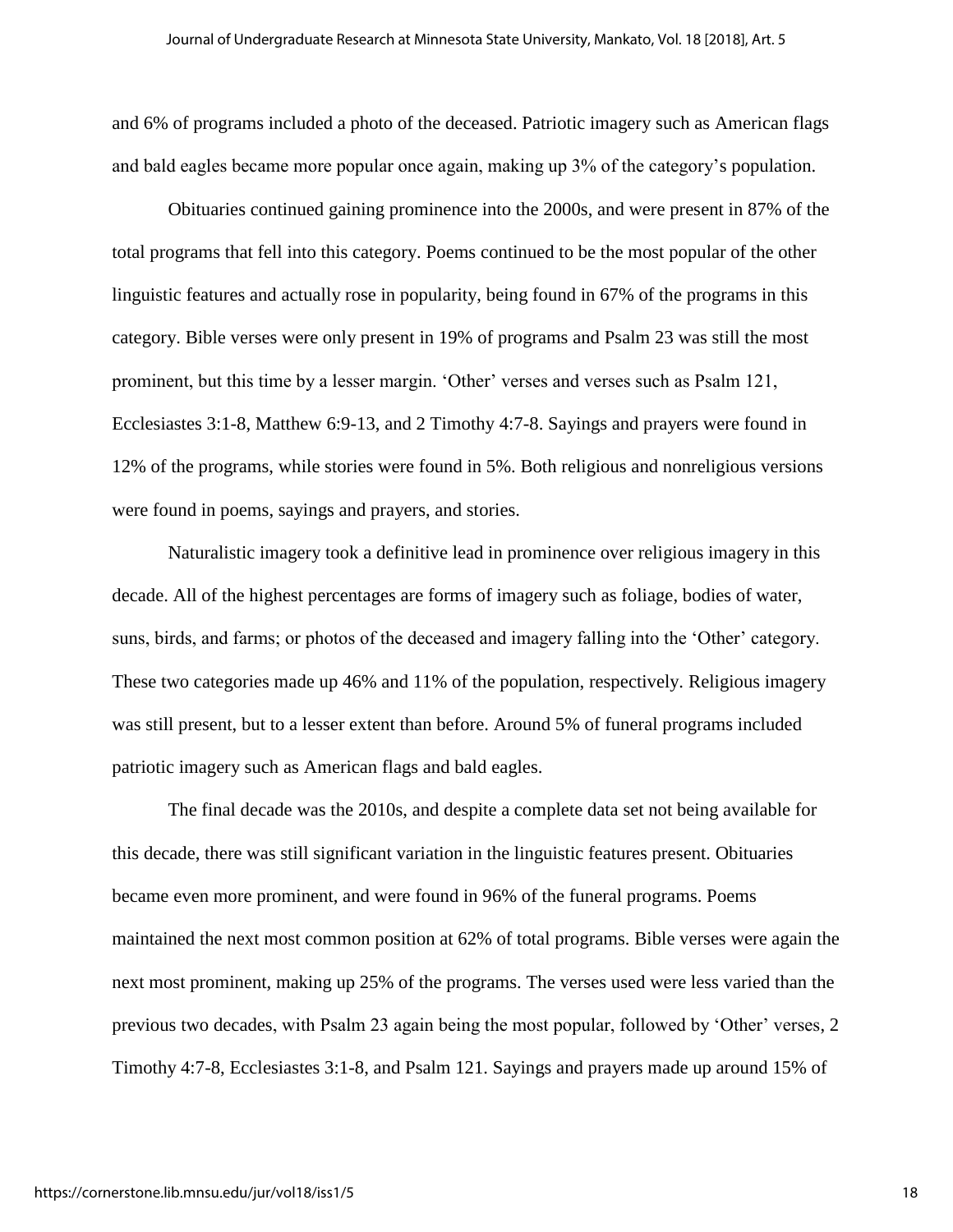the programs, and along with the poems were found in both religious and nonreligious iterations. Stories were not present in any of the funeral programs.

Photos of the deceased increased in popularity significantly in this decade, with photos being present in 75% of the total programs. Naturalistic imagery remained the most popular form over religious imagery; in fact, no form of religious imagery made up more than 4% of the programs from this decade. Both patriotic imagery and 'Other' imagery made up 5% of the total programs.

The linear progression seen in linguistic variation also appeared to be present in imagery and general program makeup. Programs from the 1960s and 1970s had significantly more religious imagery than succeeding decades. Beginning in the 1980s, naturalistic imagery began to be seen equally with religious imagery, and this shift continued into the later decades. This could indicate a distancing of mourners from more traditional religious practices and beliefs. However, due to the fact that religious imagery and linguistic features were still present throughout more recent decades, it is likely that this distancing wasn't complete.

There also seemed to be a sort of linear progression from conformity and repetition to variety and individualistic expression throughout the programs. Again, many programs from the 1960s and 1970s appeared to have used a template of sorts; dozens of programs from each decade had repeating imagery and linguistic features, while only the names and dates were different. However, in subsequent decades these trends were taken over by a greater amount of variability. Programs from the 2000s onward in particular seemed to use different personalized imagery and linguistic features to a much greater extent than the decades before. These factors could be explained by a greater access to technology, giving the mourning families more control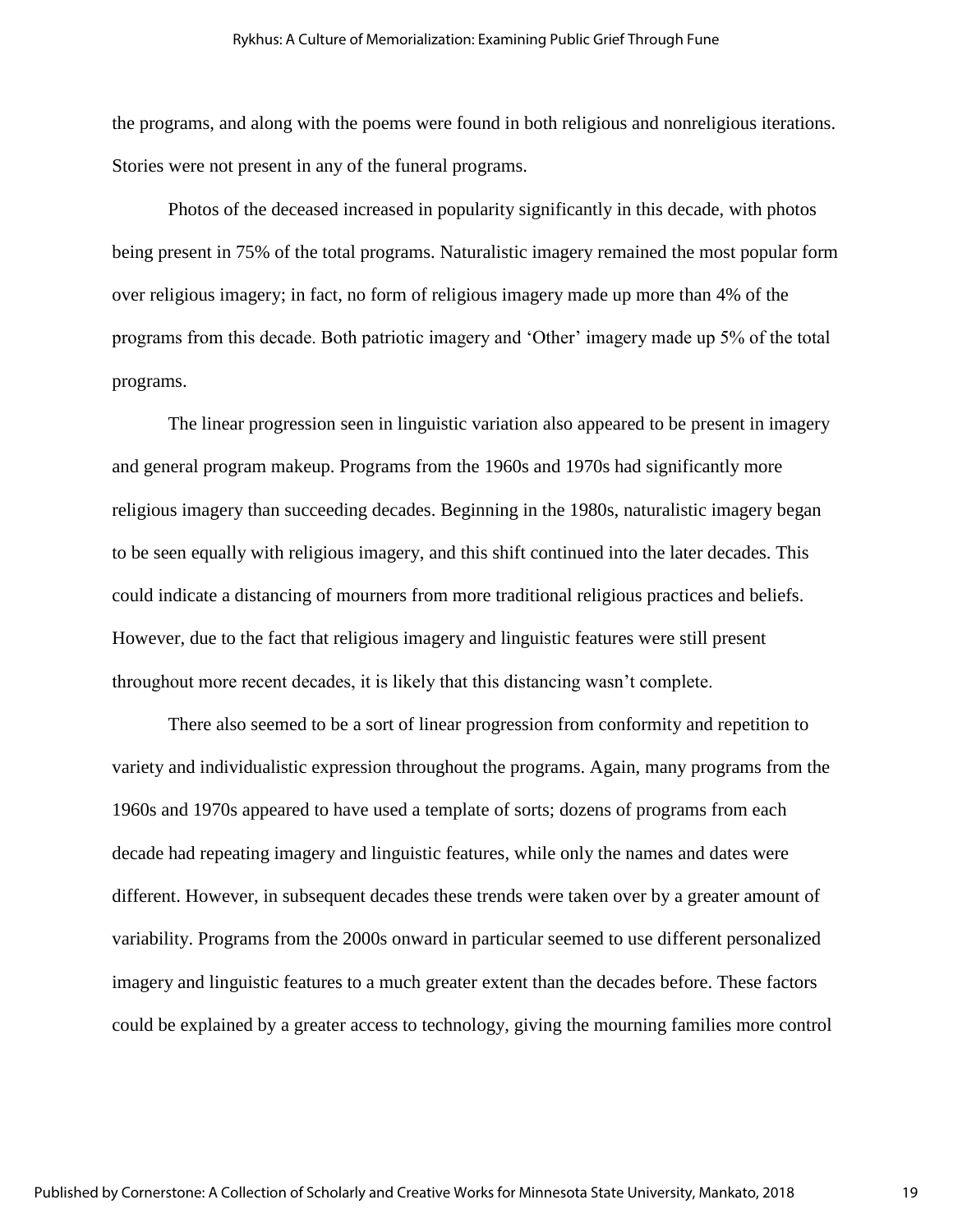over certain aspects of the funeral; or it could indicate changing practices by the funeral homes which allowed for greater personalization and variation in the programs.

The final demographical variable studied was Christian denomination. The Catholic denomination had the most unique distribution of linguistic features; while every other denomination's most prominent linguistic feature was the bible verse, the most prominent linguistic features in the Catholic category were the obituary and the poem. Obituaries were found in 73% of funeral programs, followed by poems which made up nearly 60% of programs. Verses only made up 20% of the total programs, with the order of popularity being Psalm 23, Ecclesiastes 3:1-8, Other, Psalm 121, Matthew 6:9-13, and 2 Timothy 4:7-8. Sayings and prayers also made up nearly 20% of programs, and stories were the least common with only 6% of programs containing them. Poems, sayings and prayers, and stories all were found to have both religious and nonreligious versions. Catholic funeral programs were also slightly more likely to have nonreligious iterations of the linguistic features; the uniqueness of programs falling into this category could indicate slight differences in attitudes and beliefs about death that separate Catholic mourners from Protestant ones.

Naturalistic imagery was significantly more common in Catholic funeral programs than other forms of imagery, with the exception of crosses. Foliage, bodies of water, birds, suns, and farms were all prominent. Crosses were present in unique forms in Catholic funeral programs; for example, most other denominations included simple crosses, but Catholic programs often included crosses bearing Jesus or crosses in the form of rosaries. Around 27% of programs included photos of the deceased, while 10% of programs included imagery that fell into the 'other' category. American flag and bald eagle imagery were present in 5% of the programs.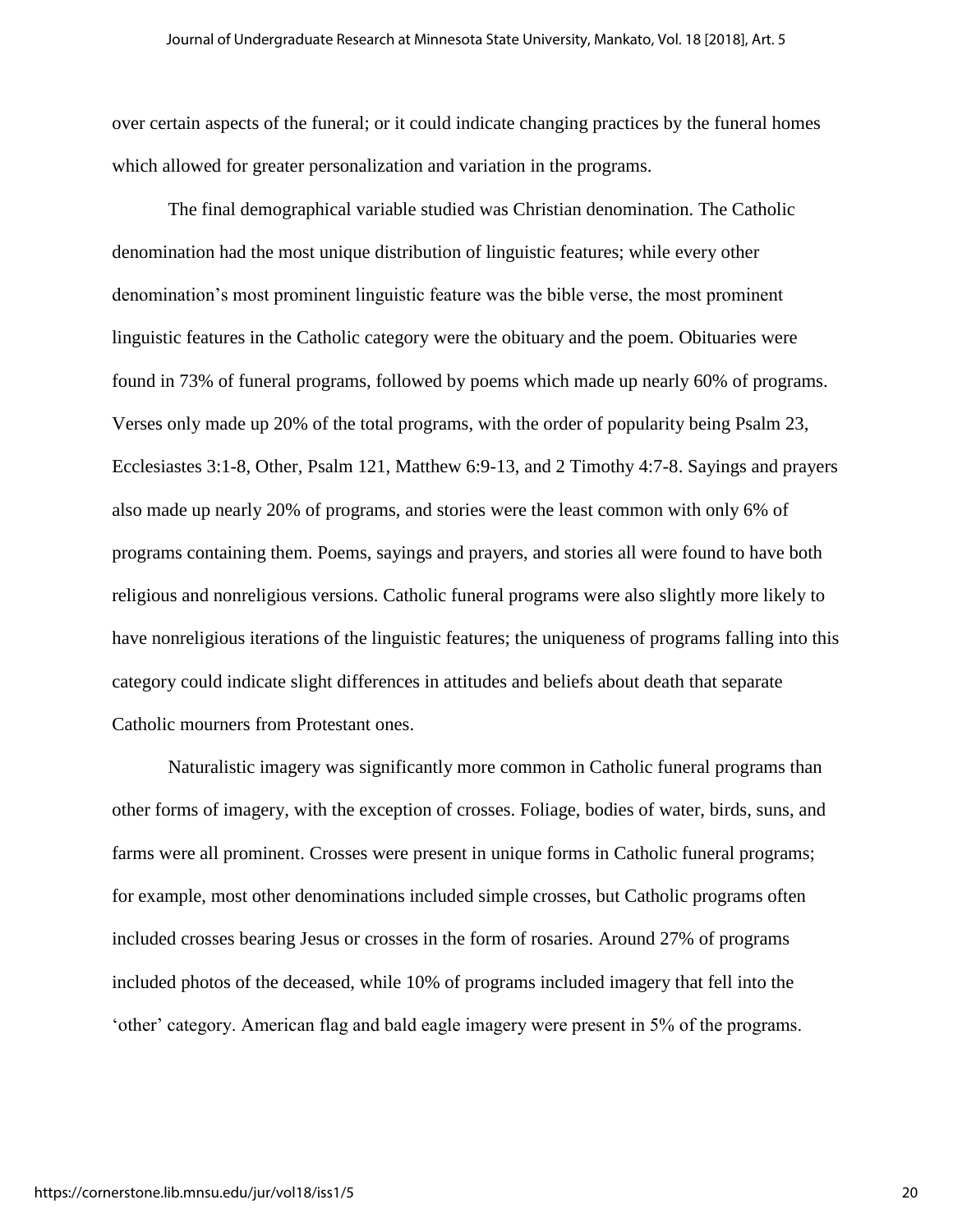In the Lutheran funeral programs, bible verses were the most popular linguistic feature, found in 63% of the total programs. Psalm 23 was the most prominent, followed by Psalm 121, other verses, Matthew 6:9-13, Ecclesiastes 3:1-8, and 2 Timothy 4:7-8 in order of popularity. Obituaries were found to be the next most common feature, with nearly 50% of programs including them. Poems made up 33% of programs, while sayings/prayers and stories made up 4% and 1% of the funeral programs, respectively. All three of these categories included both religious and nonreligious variations.

There appeared to be a fairly even ratio of religious imagery to naturalistic imagery throughout the Lutheran funeral programs. Foliage was the most popular category, followed by crosses, praying hands, and bodies of water. Around 20% of programs included photos of the deceased, while 16% included imagery that fell into the 'other' category. American flags and bald eagles were present in around 2% of the programs.

The Presbyterian funeral programs also had bible verses as the most prominent linguistic feature. However, they only were present in around 40% of the total programs, and the only verses used were Psalm 23 and Psalm 121. Obituaries were present in 44% of the total funeral programs, and 33% of programs included religious poems exclusively. Sayings and prayers, however, had both religious and nonreligious iterations and were found in 17% of the total programs. Stories were not present in this category.

Naturalistic and religious imagery again were both prominent in the Presbyterian funeral programs, though naturalistic imagery was slightly more so. Imagery that fell into the 'other' category made up 22% of the funeral programs, while photos of the deceased were present in 11% of programs. American flag imagery was present in 6% of the programs in total.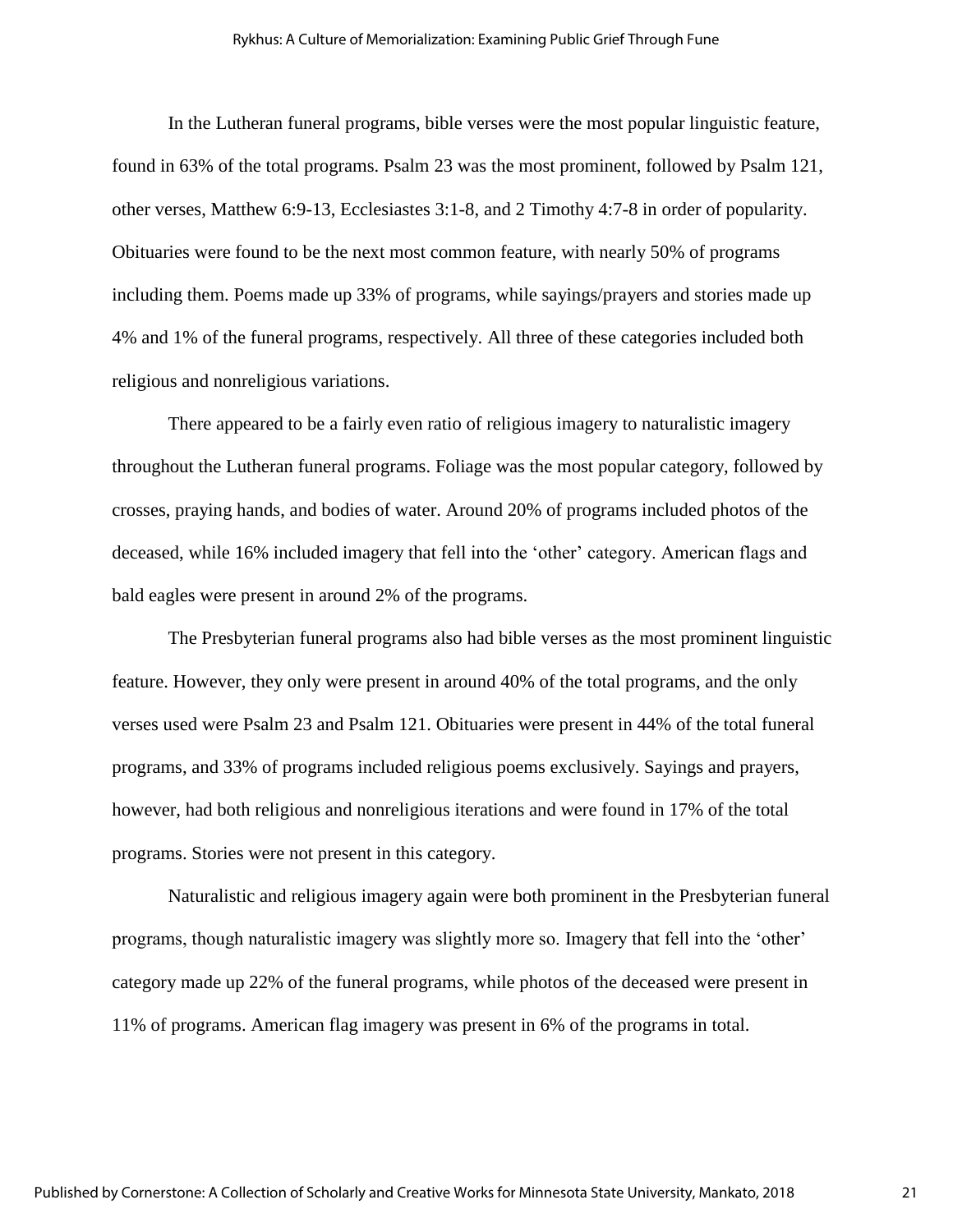Methodist funeral programs also included bible verses as the most prominent linguistic feature, with 60% of programs featuring them. The only verses used in this denominational category were Psalm 23, Psalm 121, and verses labeled 'other,' in that order of popularity. Obituaries were present in 50% of the programs, while poems – religious and nonreligious – were present in 40% of programs. Interestingly, religious stories were present in 2% of the programs, while sayings and prayers were completely absent.

Naturalistic and religious imagery were both prominent in this denominational category. Foliage, crosses, praying hands, and bodies of water all were some of the most popular forms of imagery. Photos of the deceased were present in nearly 25% of the funeral programs, while 'other' imagery made up 14%. Patriotic imagery only made up 2% of the total programs.

Episcopalian funeral programs were unique in that bible verses were the most prominent linguistic feature almost to the exclusion of every other feature. Nearly 90% of the programs included a bible verse; the verses included were limited to Psalm 23, Psalm 121, and Matthew 6:9-13, in order of popularity. Religious and nonreligious poems were only found in 9% of the programs, while both religious sayings/prayers and obituaries were present in 4% of programs. Stories were not found in any program within this denominational category.

The majority of the top forms of imagery were religious in nature, with the exception of foliage which only made up 12% of the programs. Crosses, churches, praying hands, and portraits of Jesus were the most prominent. Around 27% of the imagery did fall into the 'other' category, while only 2% of programs contained photos of the deceased. No flag or bald eagle imagery was found in this category of programs. The greater presence of explicitly religious imagery and linguistic features could be indicative of religious and philosophical attitudes towards death that are unique to this denomination.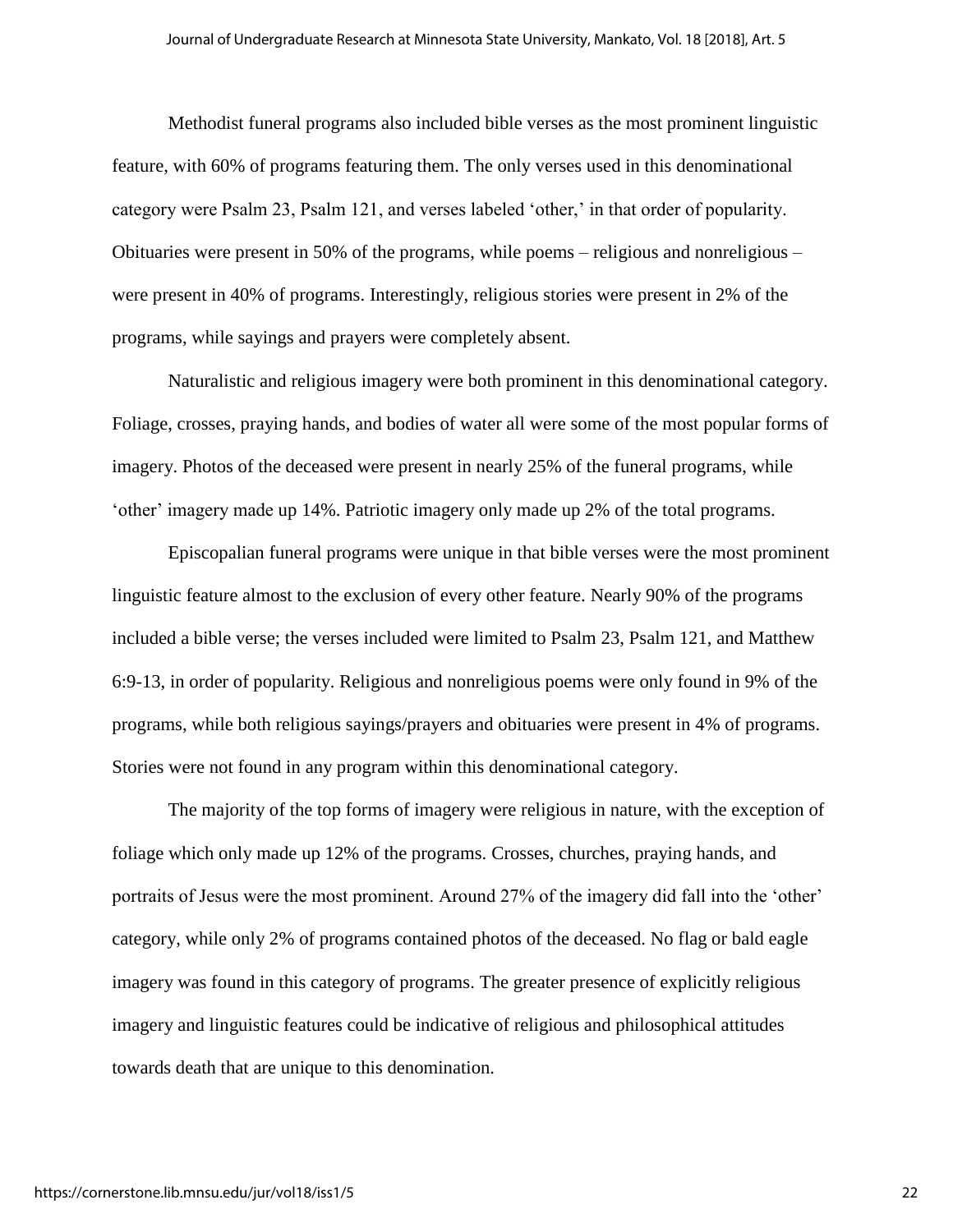The funeral programs falling under the Baptist denominational category favored bible verses as the most popular linguistic feature. The verses used included Psalm 23, Psalm 121, 'Other' verses, Matthew 6:9-13, and Ecclesiastes 3:1-8. Obituaries were present in 37% of programs, while religious and nonreligious poems were present in 32% of programs. Sayings and prayers were found in 16% of programs, while stories were found in 5%. Sayings and prayers included both religious and nonreligious iterations, while stories only included nonreligious iterations.

Religious and naturalistic imagery was used fairly evenly throughout the programs, with foliage, praying hands, suns, crosses, and portraits of Jesus being prominent. Around 26% of programs included photos of the deceased, while 21% included imagery that fell into the 'other' category. None of the funeral programs in this denominational category included patriotic imagery of any kind.

The final denominational category was for funeral programs that included an unknown or other denomination. Similar to the majority of the other denominational categories, bible verses were the most prominent linguistic feature. The verses included, in order of prominence, were Psalm 23, Psalm 121, 'other' verses, Ecclesiastes 3:1-8, and 2 Timothy 4:7-8. Poems were the next most popular category, found in 29% of programs and having both religious and nonreligious forms present. Obituaries were the next most common feature, with 27% of programs containing one. Sayings and prayers were seen in religious and nonreligious forms, and made up 12% of the population. Finally, stories were seen in exclusively religious iterations and were found in 2% of the programs.

Both naturalistic and religious imagery were found to be fairly prominent in this denominational category. Foliage, crosses, churches, and birds were some of the most common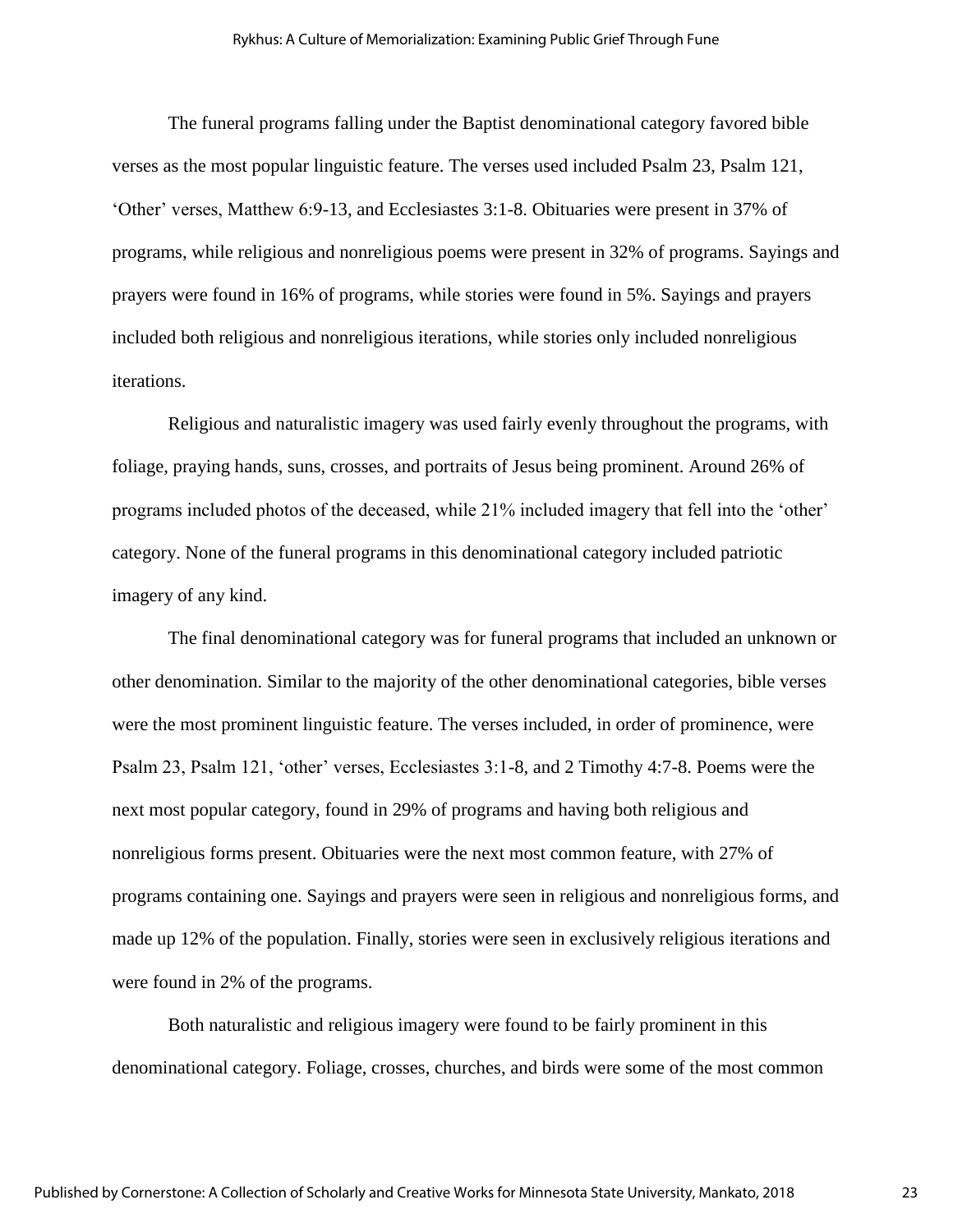forms of imagery present. Photos of the deceased were present in only 9% of the funeral programs, while imagery falling into the 'other' category made up 12% of the programs. Patriotic imagery, such as flags and bald eagles, was found in 2% of the total programs in this category. The fact that religious imagery was still so prominent in this category was interesting, since the denominational affiliation (or even religious leanings) of the deceased often remained unknown.

One factor that remained constant throughout the process of data analysis was that the larger categories contained much more variation. One of the foundational research questions of this paper was whether there were wider trends found in funeral programs that may be indicative of larger cultural beliefs and practices surrounding death; it was found that while there definitely were wider trends, there also were a great deal of individualistic representations throughout the funeral programs, especially in more recent decades. This could indicate that grief and memorialization have a certain individualistic element to them, despite other parts of the funeral program conforming to more general trends and norms. However, this relationship between larger categories and increased variation beg the question of whether there would be significant changes in the overall results if the data set wasn't so skewed. For example, if the age categories were to be made even numerically, it would be interesting to examine whether the levels of variation and overall results changed.

Another interesting point was the overall continued prominence of explicitly religious linguistic features present in the funeral programs, even as the overall imagery went from favoring religious imagery to favoring naturalistic imagery. This disconnect between the kinds of imagery and linguistic features used throughout the funeral programs makes it difficult to say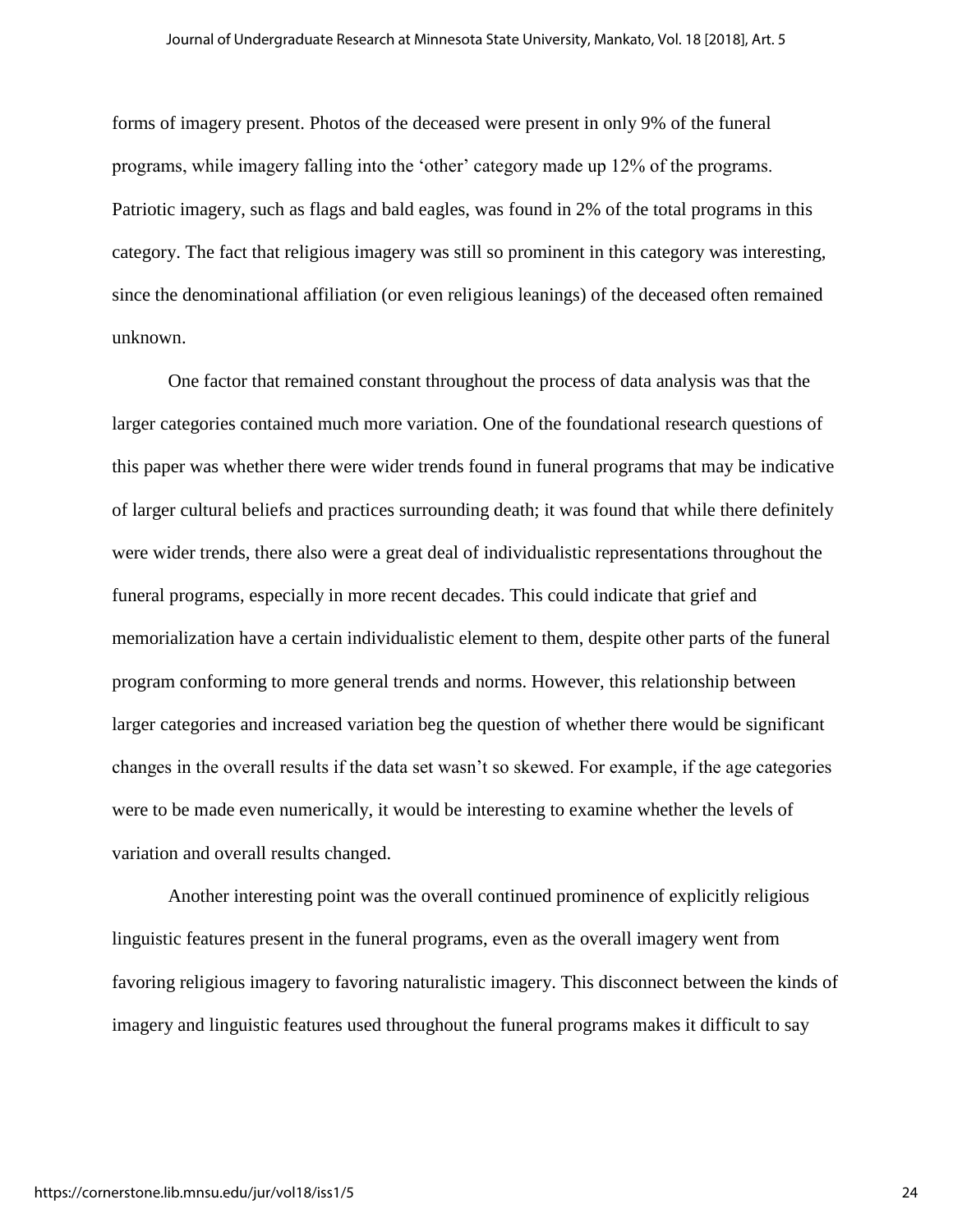that there was definitive break from religious mourning and memorialization to a more secular format.

Future directions for this research mainly include looking further into the ways in which funeral programs are made and whether this has changed over the past decades. This stage of research would be completed through a series of interviews with local funeral directors and/or local families that have planned and held funerals. Topics to cover would include factors such as cost, the amount of control the families had over the contents of the program, and whether current practices have diverged from past practices.

In conclusion, the most prominent demographical categories present in BECHS's collection of funeral programs were the senior age category and the Lutheran and Catholic denominational categories. Male and female programs were fairly evenly split, with male programs being favored slightly. Each of these more prominent categories had more variation overall than the categories with smaller populations. Certain categories diverged from the overall norm, such as child or Catholic programs, which potentially indicates different approaches or beliefs surrounding life and death for members of these categories. There appeared to be a linear progression from religious to secular modes of grief and memorialization, and also from repetition and conformation to a more individualistic approach. Overall, these trends and relationships indicate that even a small aspect of the funerary ritual – such as a funeral program – can still be a reflection of larger changing attitudes and beliefs surrounding death and memorialization.